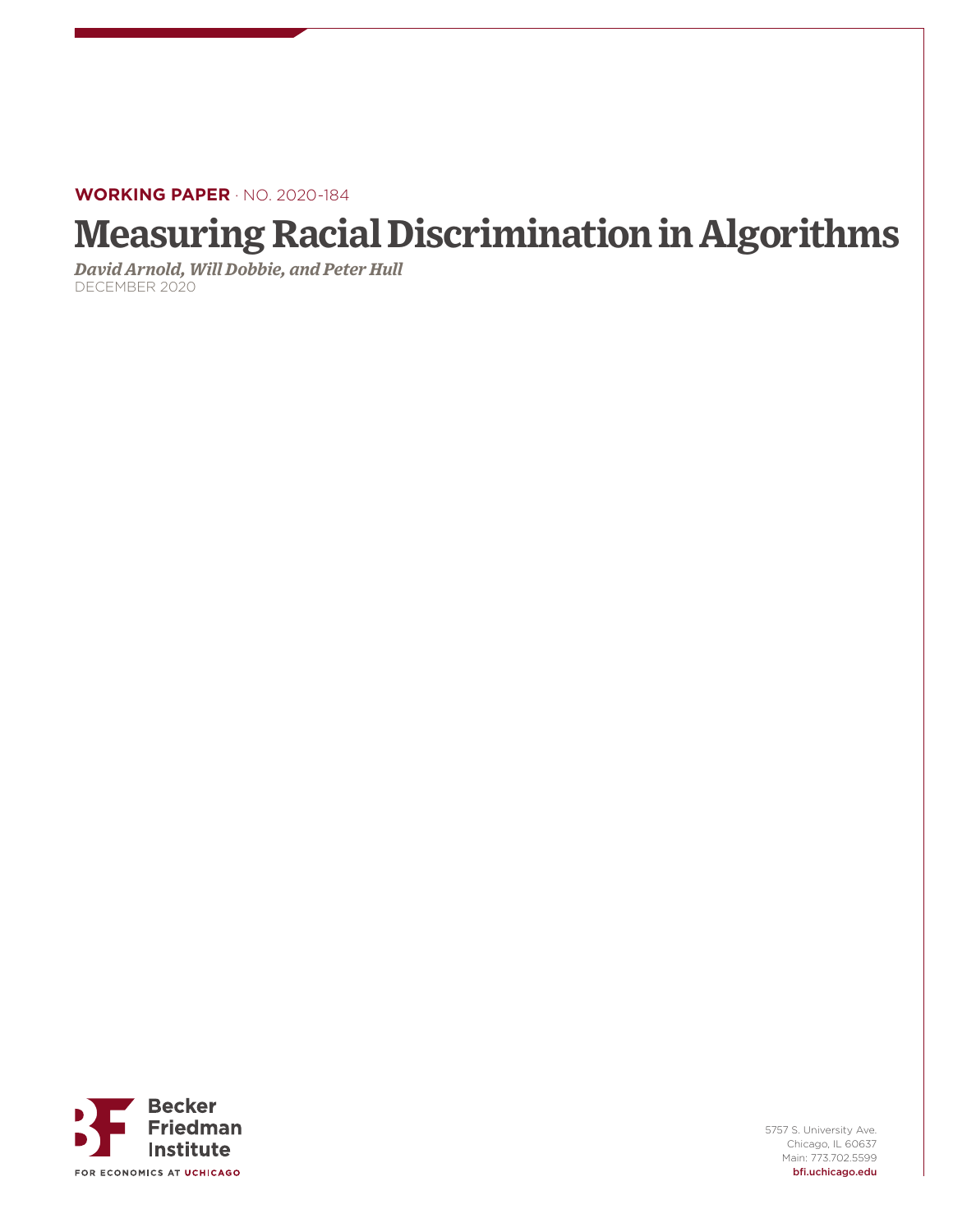## Measuring Racial Discrimination in Algorithms<sup>∗</sup>

David Arnold<sup>†</sup> Will Dobbie<sup>‡</sup> Peter Hull<sup>§</sup>

December 2020

#### **Abstract**

There is growing concern that the rise of algorithmic decision-making can lead to discrimination against legally protected groups, but measuring such algorithmic discrimination is often hampered by a fundamental selection challenge. We develop new quasi-experimental tools to overcome this challenge and measure algorithmic discrimination in the setting of pretrial bail decisions. We first show that the selection challenge reduces to the challenge of measuring four moments: the mean latent qualification of white and Black individuals and the race-specific covariance between qualification and the algorithm's treatment recommendation. We then show how these four moments can be estimated by extrapolating quasi-experimental variation across as-good-as-randomly assigned decision-makers. Estimates from New York City show that a sophisticated machine learning algorithm discriminates against Black defendants, even though defendant race and ethnicity are not included in the training data. The algorithm recommends releasing white defendants before trial at an 8 percentage point (11 percent) higher rate than Black defendants with identical potential for pretrial misconduct, with this unwarranted disparity explaining 77 percent of the observed racial disparity in algorithmic recommendations. We find a similar level of algorithmic discrimination with regression-based recommendations, using a model inspired by a widely used pretrial risk assessment tool.

<sup>∗</sup>We thank Ashesh Rambachan and Jonathan Roth for insightful comments. Jeremy Albright, Jerray Chang, and Alexia Olaizola provided excellent research assistance. The data we analyze are provided by the New York State Division of Criminal Justice Services (DCJS), and the Office of Court Administration (OCA). The opinions, findings, and conclusions expressed in this paper are those of the authors and not those of DCJS or OCA. Neither New York State, DCJS or OCA assumes liability for its contents or use thereof. *JEL Codes*: C26, J15, K42.

<sup>†</sup>University of California, San Diego. Email: daarnold@ucsd.edu

<sup>‡</sup>Harvard Kennedy School and NBER. Email: will\_dobbie@hks.harvard.edu

<sup>§</sup>University of Chicago and NBER. Email: hull@uchicago.edu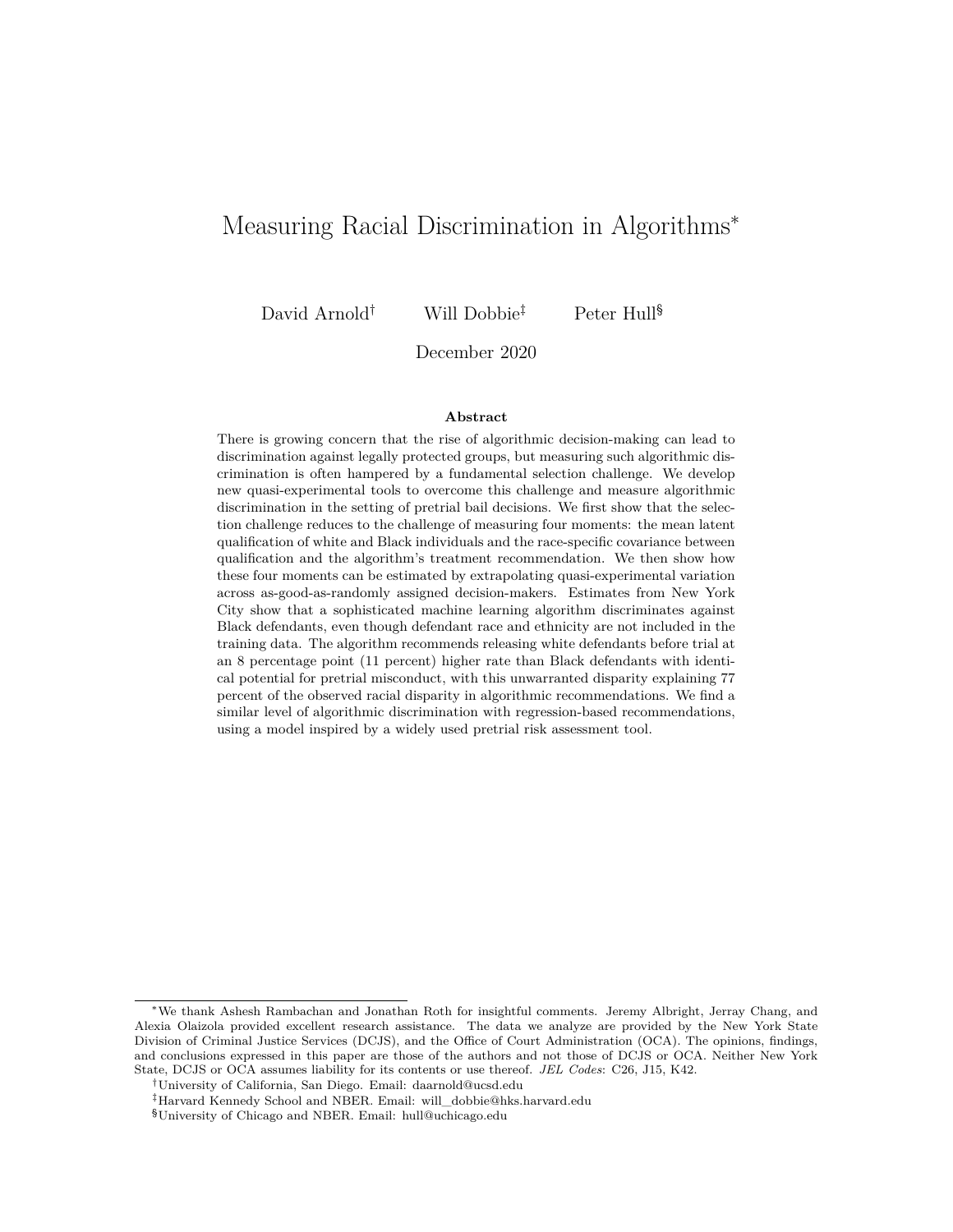## **1 Introduction**

Algorithms guide an increasingly large number of high-stakes decisions, including criminal risk assessment [\(Chohlas-Wood,](#page-14-0) [2020\)](#page-14-0), resume screening [\(Raghavan and Barocas,](#page-15-0) [2019\)](#page-15-0), and medical testing [\(Price II,](#page-15-1) [2019\)](#page-15-1). Alongside this rise of algorithmic decision-making is a concern that it can entrench or worsen discrimination against legally protected groups [\(Angwin et al.,](#page-14-1) [2016\)](#page-14-1). This concern has fueled a rich theoretical literature in computer science, where algorithmic discrimination is formalized as the differential treatment of equally qualified individuals [\(Zafar et al.,](#page-15-2) [2017;](#page-15-2) [Berk et al.,](#page-14-2) [2018\)](#page-14-2). With algorithmic recommendations for pretrial release decisions, for example, a risk assessment tool may be racially discriminatory if it recommends white defendants be released before trial at a higher rate than Black defendants with equal risk of pretrial misconduct.

Bringing the theory of algorithmic discrimination to data, however, is often hampered by a fundamental selection challenge. Data on an individual's latent qualification for treatment may only be available for a group of individuals who were endogenously selected for treatment by an existing human or algorithmic decision-maker. In the pretrial setting, this challenge arises because pretrial misconduct potential is only observed among the defendants who a judge chooses to release before trial [\(Kleinberg et al.,](#page-15-3) [2018;](#page-15-3) [Lakkaraju et al.,](#page-15-4) [2017\)](#page-15-4). Such selection can both introduce bias in algorithmic predictions and complicate the measurement of algorithmic discrimination, since unobserved qualification cannot be conditioned on to compare white and Black treatment.

This paper develops new tools to measure racial discrimination in algorithmic predictions by extending methods previously developed in [Arnold, Dobbie and Hull](#page-14-3) [\(2020\)](#page-14-3). We first show how the fundamental selection problem can be solved by estimating four race-specific parameters: the average qualification rates of white and Black defendants and the race-specific covariances of qualification and algorithmic recommendations. In [Arnold, Dobbie and Hull](#page-14-3) [\(2020\)](#page-14-3) we show how the first set of mean risk moments can be used to measure racial discrimination in individual judge decisions. Here we extend this logic by showing how the additional race-specific covariances identify racial discrimination in hypothetical algorithmic release recommendations.

We next show how the four key moments can be estimated by extrapolating reduced-form variation across quasi-randomly assigned bail judges. In [Arnold, Dobbie and Hull](#page-14-3) [\(2020\)](#page-14-3) we use extrapolations of the judge-specific misconduct rates for released white and Black defendants to estimate the mean risk parameters. Here we use similar extrapolations of judge-specific second moments, of misconduct and algorithmic recommendations for released white and Black defendants, to estimate the racespecific covariances. We show how both sets of extrapolations can be conducted flexibly, without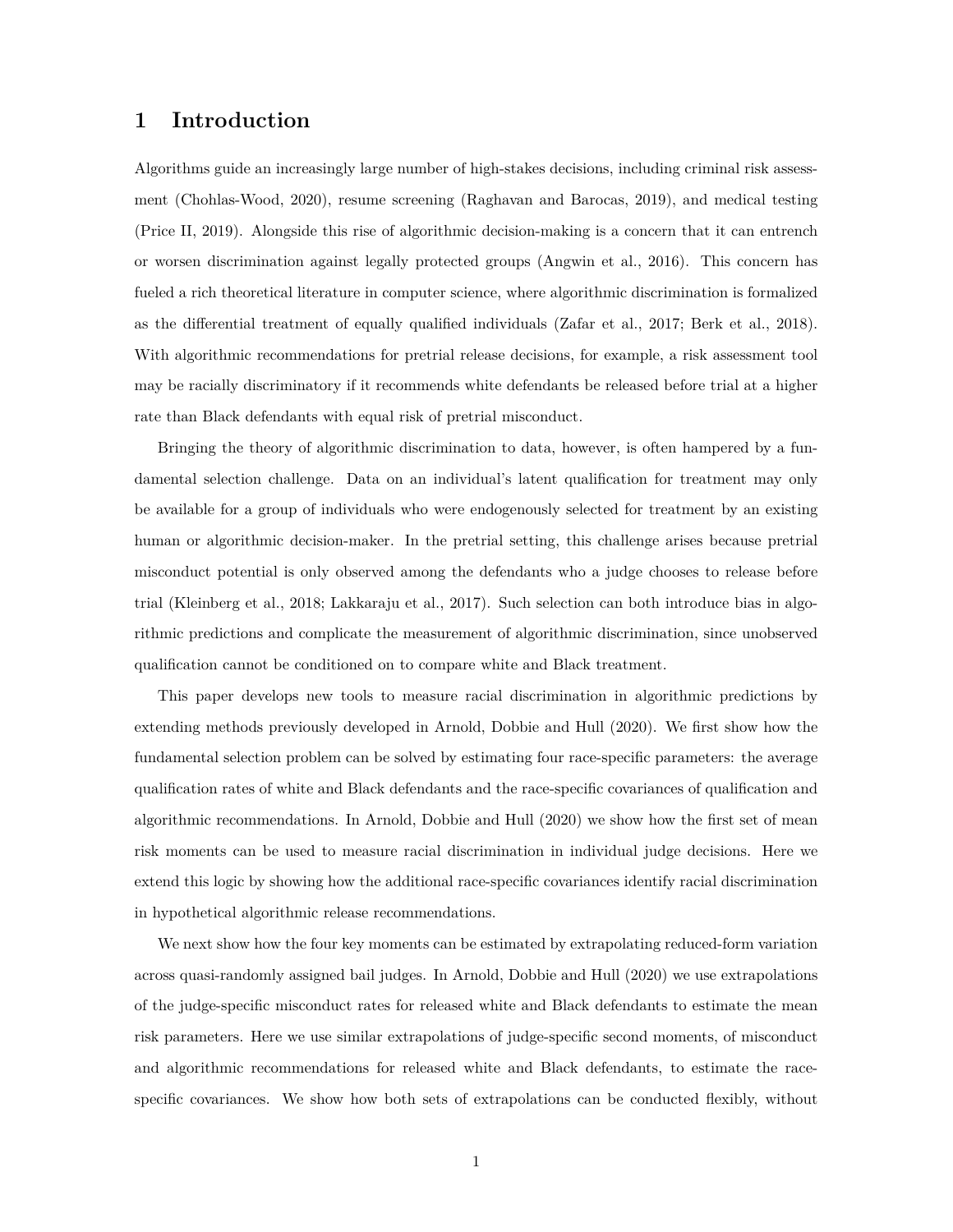specifying a model of judge decision-making.

We illustrate this approach to measuring algorithmic discrimination in New York City (NYC), home to one of the largest pretrial systems in the country. We find that a sophisticated machine learning algorithm, which does not train directly on defendant race or ethnicity, recommends the release of white defendants at a significantly higher rate than Black defendants with identical pretrial misconduct potential. When calibrated to the average NYC release rate of 73 percent, the algorithm recommends an 8 percentage point (11 percent) higher release rate for white defendants than equally qualified Black defendants. This unwarranted disparity explains 77 percent of the observed racial disparity in release recommendations, grows as the algorithm becomes more lenient, and is driven by discrimination among individuals who would engage in pretrial misconduct if released. We find a similar level of algorithmic discrimination with regression-based recommendations, using a model inspired by a widely used pretrial risk assessment tool.

This paper adds to a recent empirical literature that uses quasi-experimental variation to test for bias and discrimination in the criminal justice system. [Arnold, Dobbie and Yang](#page-14-4) [\(2018\)](#page-14-4) use the release tendencies of quasi-randomly assigned bail judges to test for racial bias in a conventional linear instrumental variables (IV) framework, while [Marx](#page-15-5) [\(2018\)](#page-15-5) uses a similar approach to test for racial bias at the margin of police stops. [Arnold, Dobbie and Hull](#page-14-3) [\(2020\)](#page-14-3) show how quasi-experimental judge assignment can be used to measure a more comprehensive measure of racial discrimination, which includes racial bias, statistical discrimination, and discrimination on seemingly non-race characteristics. Other recent work in this literature includes [Rose](#page-15-6) [\(2020\)](#page-14-5) and [Feigenberg and Miller](#page-14-5) (2020).<sup>[1](#page-3-0)</sup>

Our paper also adds to theoretical and empirical work on algorithmic fairness in both computer science and economics. We propose a measure of algorithmic discrimination that is closely related to the idea of "conditional procedure accuracy equality" or "equalized odds" in the computer science tradition [\(Zafar et al.,](#page-15-2) [2017;](#page-15-2) [Berk et al.,](#page-14-2) [2018\)](#page-14-2), and we show how our approach can be used to quantify alternative unfairness measures such as "equality of opportunity" [\(Hardt, Price and Srebro,](#page-14-6) [2016\)](#page-14-6) and "sufficiency" [\(Zafar et al.,](#page-15-2) [2017\)](#page-15-2). An important empirical consideration in this literature is the "selective labels problem" [\(Kleinberg et al.,](#page-15-3) [2018;](#page-15-3) [Lakkaraju et al.,](#page-15-4) [2017\)](#page-15-4), which may induce racial bias in algorithmic predictions. We show how this problem, which may also confound the measurement of algorithmic discrimination, can be overcome in the pretrial bail context. Our paper also relates to a recent literature on how algorithmic recommendations interact with human decision-makers; examples

<span id="page-3-0"></span> $1$ [Rose](#page-15-6) [\(2020\)](#page-15-6) shows that a policy reform that sharply reduced prison punishments for technical probation violations nearly eliminated the racial disparity in incarceration without significantly increasing the disparity in reoffending rates, suggesting that such violations are less informative predictions of risk for Black individuals on probation. [Feigenberg](#page-14-5) [and Miller](#page-14-5) [\(2020\)](#page-14-5) show that Black motorists in Texas are stopped at higher rates than white motorists without any commensurate increase in contraband hit rates, suggesting that the racial disparity in search rates is inefficient.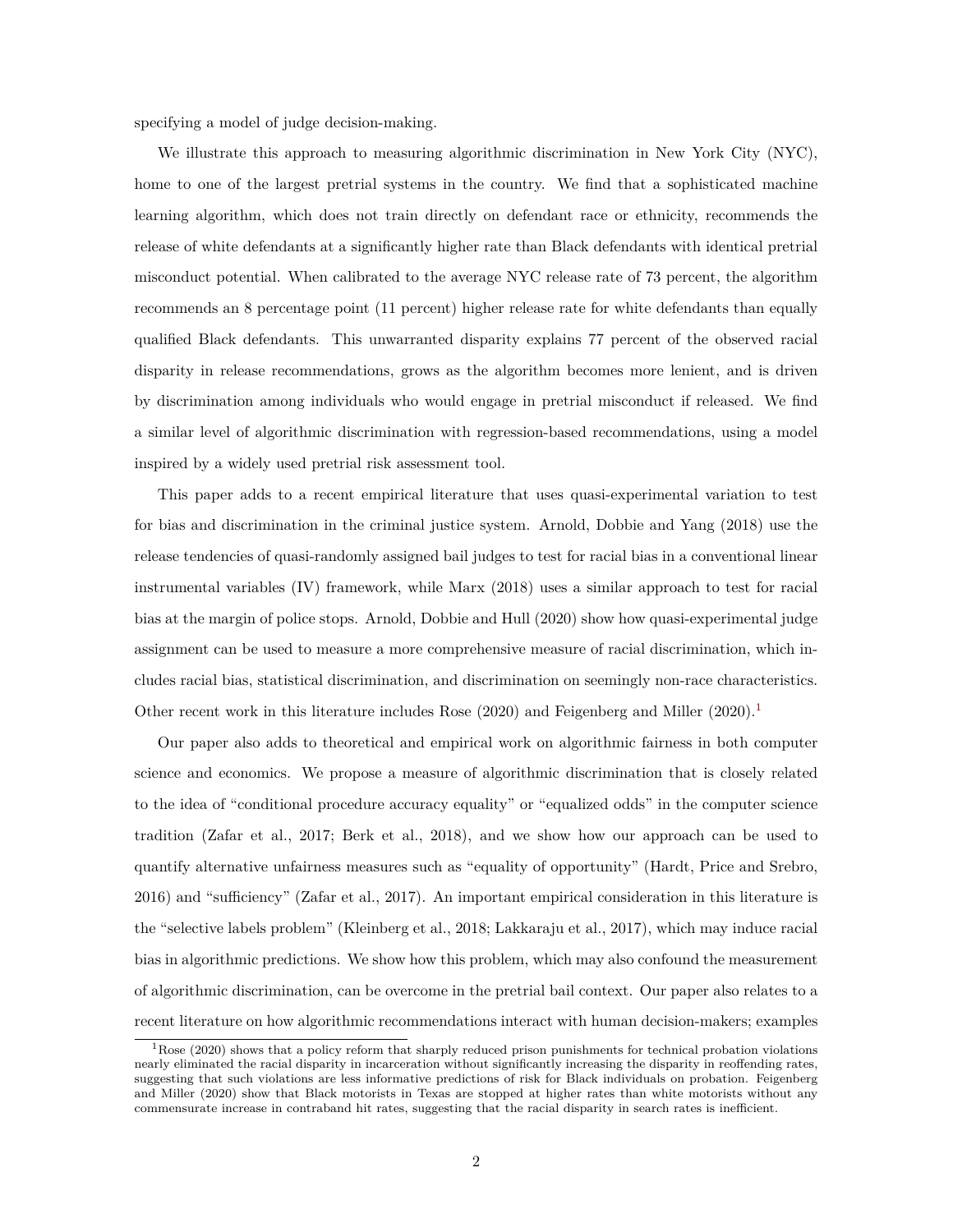from the pretrial context include [Stevenson and Doleac](#page-15-7) [\(2019\)](#page-15-7) and [Albright](#page-14-7) [\(2019\)](#page-14-7).

Methodologically, this paper adds to a recent literature on estimating average treatment effects (ATEs) with multiple discrete instruments [\(Kowalski,](#page-15-8) [2016;](#page-15-8) [Brinch, Mogstad and Wiswall,](#page-14-8) [2017;](#page-14-8) [Mogstad, Santos and Torgovitsky,](#page-15-9) [2018;](#page-15-9) [Hull,](#page-15-10) [2020\)](#page-15-10). The average misconduct risk parameters can be seen as race-specific ATEs, of pretrial release on pretrial misconduct, with a similar interpretation for the covariance parameters. Importantly, our approach to estimating these ATEs does not impose the usual assumption of first-stage monotonicity [\(Imbens and Angrist,](#page-15-11) [1994;](#page-15-11) [Heckman and Vytlacil,](#page-14-9) [2005\)](#page-14-9), which has received recent scrutiny both in general [\(Mogstad, Torgovitsky and Walters,](#page-15-12) [2019\)](#page-15-12) and in the specific context of judge decision-making [\(Mueller-Smith,](#page-15-13) [2015;](#page-15-13) [Frandsen, Lefgren and Leslie,](#page-14-10) [2019;](#page-14-10) [Norris,](#page-15-14) [2019\)](#page-15-14). Our approach is closely related to [Hull](#page-15-10) [\(2020\)](#page-15-10), who considers non-parametric extrapolations of quasi-experimental moments in the spirit of "identification at infinity" in conventional sample selection models [\(Chamberlain,](#page-14-11) [1986;](#page-14-11) [Heckman,](#page-14-12) [1990;](#page-14-12) [Andrews and Schafgans,](#page-14-13) [1998\)](#page-14-13).

The remainder of the paper is organized as follows. Section [2](#page-4-0) presents a general empirical framework for defining and measuring algorithmic discrimination. Section [3](#page-8-0) summarizes our data on pretrial bail decisions and our algorithmic predictions of pretrial misconduct risk. Section [4](#page-10-0) applies our framework and presents our findings. Section [5](#page-13-0) concludes.

## <span id="page-4-0"></span>**2 Empirical Framework**

#### **2.1 Setting**

We consider a binary classification problem, in which a population of individuals *i* is differentiated by their race  $R_i \in \{w, b\}$  (either white or Black) and a latent variable  $Y_i^* \in \{0, 1\}$  which indicates their qualification for a binary treatment. In the pretrial context,  $Y_i^* = 1$  may indicate that defendant *i* would engage in pretrial misconduct (i.e., fail to appear in court or be rearrested for a new crime) if she were released before trial. In a medical testing context,  $Y_i^* = 1$  may indicate the latent disease state of patient *i*. The objective is to align decisions with qualification status: e.g., releasing defendants with a low risk of pretrial misconduct or subjecting patients with a high risk of disease to costly testing.[2](#page-4-1)

We suppose that an algorithm attempts to predict individual qualification from some observables  $X_i$  and returns a treatment recommendation  $T_i \in \{0,1\}$ . We leave the details of this algorithmic recommendation process unspecified, requiring only the observability of *T<sup>i</sup>* . In the pretrial context, we may have  $T_i = \mathbf{1}[p(X_i) \leq \tau]$  where  $X_i$  is a set of observed defendant and case characteristics,  $p(X_i)$ 

<span id="page-4-1"></span><sup>&</sup>lt;sup>2</sup>While we consider binary  $Y_i^*$  here, our approach can be extended to multivalued or continuous qualification states; see [Arnold, Dobbie and Hull](#page-14-3) [\(2020\)](#page-14-3) for details.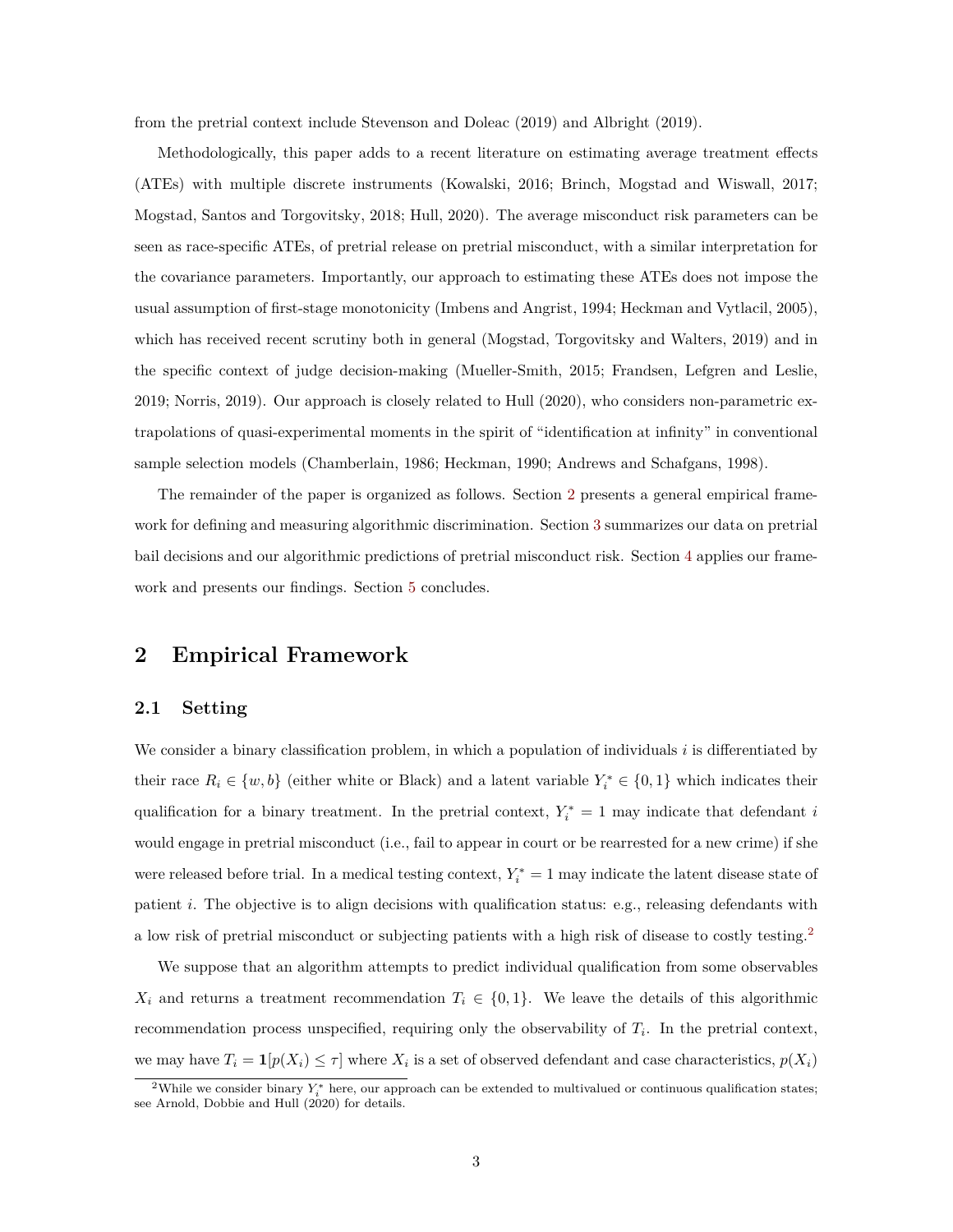is a statistical (not necessarily unbiased) prediction of pretrial misconduct potential, and  $\tau$  is a risk tolerance. Here  $T_i = 1$  indicates an algorithmic recommendation of pretrial release, with  $T_i = 0$  for defendants who are recommended to be detained before trial. We emphasize that the algorithm may or may not train directly on race; i.e., *X<sup>i</sup>* need not include *R<sup>i</sup>* .

Building on [Arnold, Dobbie and Hull](#page-14-3) [\(2020\)](#page-14-3), we measure discrimination in the algorithmic recommendations  $T_i$  by the implied treatment disparity among equally-qualified white and Black individuals:

$$
\Delta = E[E[T_i \mid R_i = w, Y_i^*] - E[T_i \mid R_i = b, Y_i^*]] \tag{1}
$$

The inner difference in  $\Delta$  compares the average treatment recommendation for white and Black individuals, holding fixed their true qualification  $Y_i^*$ . The outer expectation in  $\Delta$  averages this comparison over the marginal qualification distribution. We say there is algorithmic discrimination against Black individuals when  $\Delta > 0$ , that there is algorithmic discrimination against white individuals when  $\Delta$  < 0, and that there is no white/Black algorithmic discrimination when  $\Delta = 0$ . In the pretrial context,  $\Delta > 0$  may mean the algorithm recommends white defendants be released at a higher rate than Black defendants with equal misconduct potential, on average.

Our definition of algorithmic discrimination relates to idea of "conditional procedure accuracy equality" or "equalized odds" in the computer science literature [\(Zafar et al.,](#page-15-2) [2017;](#page-15-2) [Berk et al.,](#page-14-2) [2018\)](#page-14-2). In the language of binary classification problems, this fairness condition imposes the equality of true-and false-negative rates across race.<sup>[3](#page-5-0)</sup> Here  $\Delta$  is an weighted average of racial disparities in truenegative rates  $\delta_r^T = Pr(T_i = 1 | Y_i^* = 1, R_i = r)$  and false negative rates  $\delta_r^F = Pr(T_i = 1 | Y_i^* = 1)$  $(0, R_i = r)$ , where we interpret (as in the pretrial setting)  $Y_i^* = 1$  as an adverse state:

<span id="page-5-2"></span>
$$
\Delta = (\delta_w^T - \delta_b^T)\bar{\mu} + (\delta_w^F - \delta_b^F)(1 - \bar{\mu})\tag{2}
$$

where the weight  $\bar{\mu} = E[Y_i^*]$  is given by the average qualification rate in the population.<sup>[4](#page-5-1)</sup>

Our  $\Delta$  measure also aligns with the proposed definition of labor market discrimination in [Aigner](#page-14-14) [and Cain](#page-14-14) [\(1977\)](#page-14-14), which compares the treatment of white and Black workers with the same objective level of productivity. We analogously compare the recommended release rates of white and Black defendants with the same objective potential for pretrial misconduct,  $Y_i^*$ . We show in [Arnold, Dobbie](#page-14-3)

<span id="page-5-0"></span><sup>&</sup>lt;sup>3</sup>[An alternative measure of fairness, when](#page-14-3)  $T_i = \mathbf{1}[p(X_i) \leq \tau]$ , is the conditional independence of  $p(X_i)$  and  $R_i$  given *Y*<sup>\*</sup><sub>*i*</sub> see, e.g., [Agarwal, Dudik and Wu](#page-14-15) [\(2019\). The approach we develop here can be extended to measure deviations](#page-14-3) [from this condition, via similar extrapolations of reduced-form variation.](#page-14-3)

<span id="page-5-1"></span><sup>4</sup>[Other notions of algorithmic fairness include the racial equality of false-negative rates only \(Hardt, Price and Srebro,](#page-14-3) [2016\) and the racial equality of positive and negative predictive values \(Zafar et al.,](#page-14-3) [2017\)](#page-15-2). We show below how our [framework can also be used to quantify these alternative measures; see](#page-14-3) [Kleinberg, Mullainathan and Raghavan](#page-15-15) [\(2017\)](#page-15-15) [for a discussion of various inherent tradeoffs between them.](#page-14-3)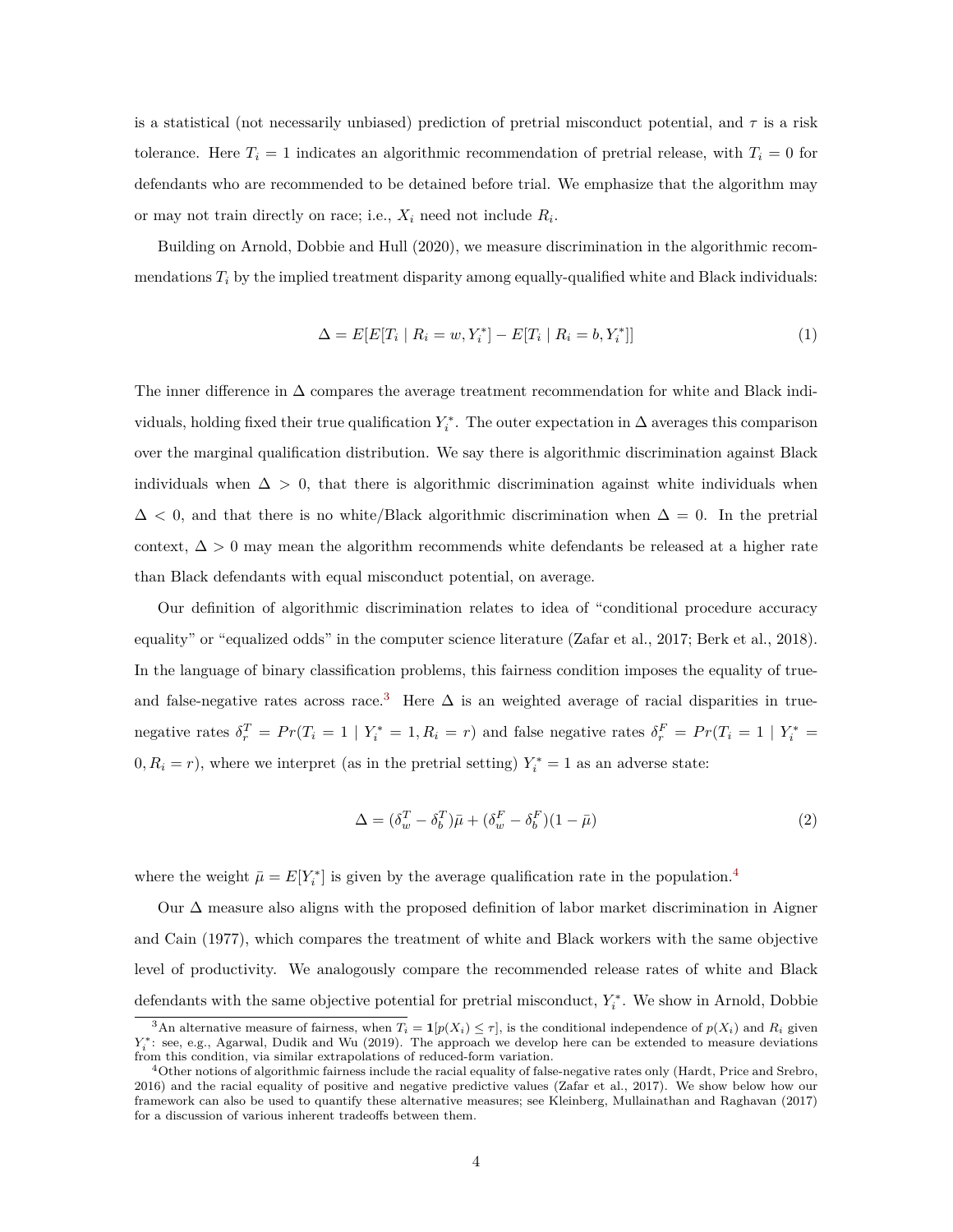[and Hull](#page-14-3) [\(2020\)](#page-14-3) that parameters like  $\Delta$  capture a broad notion of discrimination arising from both accurate statistical discrimination (e.g., [Aigner and Cain,](#page-14-14) [1977\)](#page-14-14) and racially biased preferences or beliefs (e.g., [Becker,](#page-14-16) [1957;](#page-14-16) [Bordalo et al.,](#page-14-17) [2016\)](#page-14-17). We further show that  $\Delta \neq 0$  can arise either when release recommendations are directly based on race (i.e.,  $R_i$  is included in the algorithmic input  $X_i$ ) or because release decisions are based on observable characteristics that are correlated with race (i.e., variables correlated with  $R_i$  are included in the algorithm's feature set  $X_i$ ).<sup>[5](#page-6-0)</sup>

Estimating algorithmic discrimination  $\Delta$  is often challenging because individual qualification  $Y_i^*$ is often only selectively observed. Formally, we observe a censored outcome  $Y_i = D_i Y_i^*$ , where  $D_i \in \{0,1\}$  indicates the treatment decision of an existing human or algorithmic decision-maker. In the context of bail decisions, for example, pretrial misconduct potential  $Y_i^*$  is only observed among defendants selected by a judge for release  $(D<sub>i</sub> = 1)$ . Individuals who are detained before trial  $(D<sub>i</sub> = 0)$ cannot engage in pretrial misconduct and so  $Y_i = 0$ . In the medical testing setting, patients who are tested  $(D<sub>i</sub> = 1)$  have their disease state revealed but untested patients do not. This nonrandom selection can bias algorithmic predictions of  $Y_i^*$ , by causing  $p(X_i) = E[Y_i^* | X_i, D_i = 1]$  to diverge from accurate predictions  $E[Y_i^* | X_i]$ .

[Kleinberg et al.](#page-15-3) [\(2018\)](#page-15-3) refer to the endogenous observability of  $Y_i^*$  in such settings as the "selective" labels problem." They consider how algorithmic predictions of qualification can be compared to, and in some cases improve, human decision-making in light of this problem. We instead consider how selection complicates measurement of algorithmic discrimination and derive a new approach to overcome this challenge. Formally, nonrandom selection may cause a feasible measure of discrimination,

<span id="page-6-2"></span>
$$
\Delta^{S} = E[E[T_i \mid R_i = w, Y_i^*, D_i = 1] - E[T_i \mid R_i = b, Y_i^*, D_i = 1] \mid D_i = 1]
$$
\n(3)

to diverge from  $\Delta$ .<sup>[6](#page-6-1)</sup> We next present our approach to this selection challenge.

#### **2.2 Identification and Estimation**

Our approach to estimating algorithmic discrimination proceeds in two steps. We first show that the challenge of selectively observed qualification reduces to a challenge of identifying four race-specific moments. These moments capture the average qualification rate for each race and how qualification

<span id="page-6-0"></span><sup>&</sup>lt;sup>5</sup>A finding of  $\Delta \neq 0$  may indicate unlawful discrimination in many settings. For example, Title VII of the 1964 Civil Rights Acts prohibits employment decisions that have a disparate impact by race. In many other contexts, including bail decisions, the Equal Protection Clause of the 14th Amendment prohibits the intentional unequal treatment of equally-qualified white and Black individuals [\(Yang and Dobbie,](#page-15-16) [2020\)](#page-15-16).

<span id="page-6-1"></span><sup>6</sup>[Coston et al.](#page-14-18) [\(2020\)](#page-14-18) discuss conditions for fairness metrics like ∆ to be identified by selected metrics like ∆*S*. These conditions are typically strong and unlikely to hold in practice.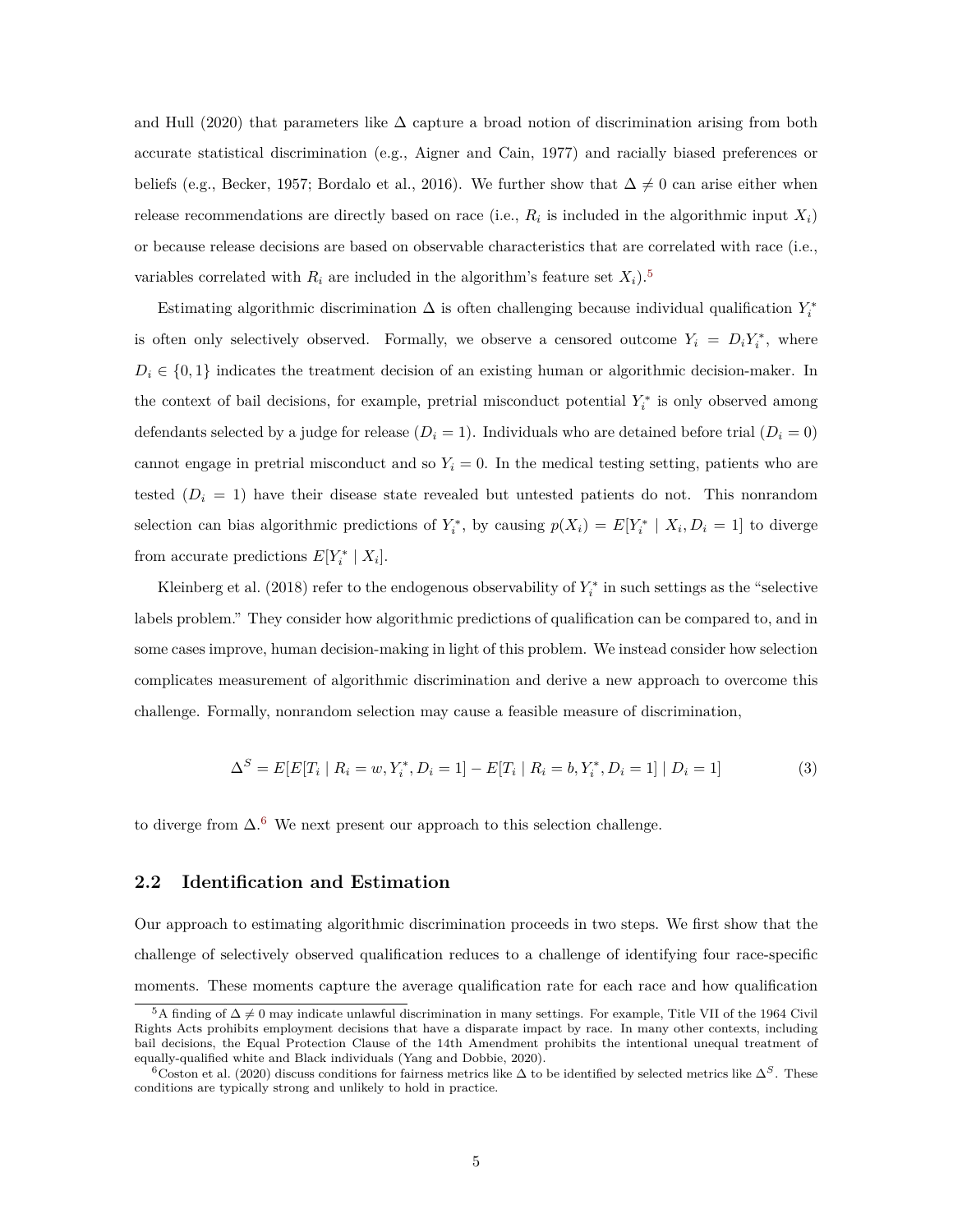covaries with the algorithmic recommendations within race. We use the fact that the true- and false-negative rates which enter  $\Delta$  can be written:

<span id="page-7-2"></span><span id="page-7-1"></span>
$$
\delta_r^T = \frac{E[T_i Y_i^* \mid R_i = r]}{E[Y_i^* \mid R_i = r]} = \frac{\rho_r}{\mu_r}
$$
\n(4)

and 
$$
\delta_r^F = \frac{E[T_i(1 - Y_i^*) \mid R_i = r]}{E[(1 - Y_i^*) \mid R_i = r]} = \frac{E[T_i \mid R_i = r] - \rho_r}{1 - \mu_r}
$$
(5)

where  $\mu_r = E[Y_i^* \mid R_i = r]$  denotes the average qualification rate among race-*r* individuals and  $\rho_r = E[T_i Y_i^* \mid R_i = r]$  captures the race-specific second moment of algorithmic recommendations and individual qualification. The weights in  $\Delta$  can further be written  $\bar{\mu} = \mu_w p_w + \mu_b p_b$  where  $p_r =$  $Pr(R_i = r)$ . Since these racial shares and the race-specific average recommendation  $E[T_i \mid R_i = r]$ are identified, these expressions show that the missing information in  $\Delta$  are the four race-specific parameters  $\{\mu_w, \mu_b, \rho_w, \rho_b\}$ . Algorithmic discrimination can thus be measured by estimating these four parameters, without needing to measure individual qualification directly.

We next show how the key four moments (and thus  $\Delta$ ) can be estimated by extrapolating reducedform variation across as-good-as-randomly assigned decision-makers, such as bail judges in the pretrial setting. Under random assignment, each judge *j* makes treatment decisions *Dij* among a comparable group of individuals *i* of each race. We can therefore estimate a series of judge-specific misconduct rates among the defendants, of each race, that a judge releases before trial,  $\tilde{\mu}_{jR_i} \equiv E[Y_i \mid D_{ij} = 1, R_i] =$  $E[Y_i^* | D_{ij} = 1, R_i]$ , as well as a series of judges' race-specific release rates  $\pi_{jR_i} \equiv Pr(D_{ij} = 1 | R_i)$ . We show in [Arnold, Dobbie and Hull](#page-14-3) [\(2020\)](#page-14-3) how estimates of these differentially-selected samples of race-specific average misconduct risk can be extrapolated towards judges with high release rates in order to estimate the average misconduct risk parameter  $E[Y_i^* | R_i] = \mu_{R_i}$ . Our insight here is that the same logic can be applied to estimate the second moments  $\rho_{R_i}$ . Instead of the released misconduct rates, we estimate and extrapolate, for each race, the judge-specific released second moments  $\tilde{\rho}_{jR_i}$  $E[T_iY_i \mid D_{ij} = 1, R_i] = E[T_iY_i^* \mid D_{ij} = 1, R_i]$  towards judges with high release rates.<sup>[7](#page-7-0)</sup>

To build intuition for our estimation approach, it is helpful to first consider a hypothetical "supremely lenient" bail judge *j* <sup>∗</sup> who releases nearly all defendants assigned to her of each race. This judge's race-specific release rates are close to one, i.e.,  $\pi_{j^*R_i} \approx 1$ , so by quasi-random assignment her race-specific released first and second moments are both close to the unselected moments:  $\tilde{\mu}_{j^*R_i} \approx \mu_{R_i}$  and  $\tilde{\rho}_{j^*R_i} \approx \rho_{R_i}$ . The decisions of a supremely lenient and quasi-randomly assigned judge can therefore be used to estimate the four parameters that enter our discrimination measure.

<span id="page-7-0"></span><sup>7</sup>This second set of extrapolations is not needed to estimate discrimination in a judge's own decisions, as in [Arnold,](#page-14-3) [Dobbie and Hull](#page-14-3) [\(2020\)](#page-14-3), since if  $T_i = D_{ij}$  then  $\rho_{R_i} = E[D_{ij}Y_i^* | R_i] = E[Y_i | D_{ij} = 1, R_i]Pr(D_{ij} | R_i)$  is directly estimable for each judge *j*.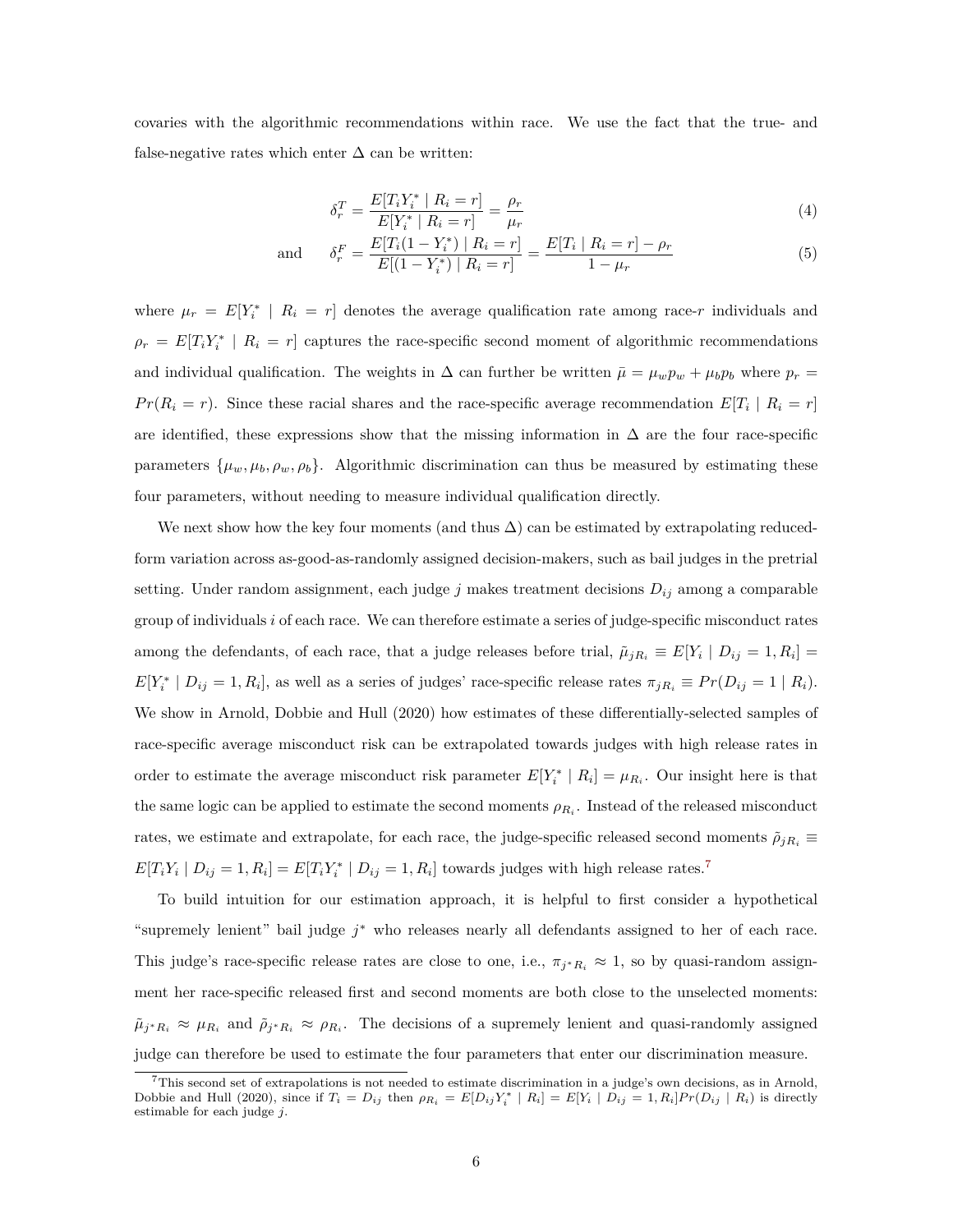In the absence of a supremely lenient judge, these parameters can instead be extrapolated from the variation in  $\tilde{\mu}_{jR_i}$  and  $\tilde{\rho}_{jR_i}$  across quasi-randomly assigned judges *j* within race. This approach is analogous to a standard regression discontinuity design, in which average potential outcomes are extrapolated to a treatment cutoff from nearby observations.<sup>[8](#page-8-1)</sup> Here, selected moments are extrapolated from quasi-randomly assigned judges to the release rate cutoff of one to estimate unselected moments. Estimates may, for example, come from the vertical intercept of linear, quadratic, or local linear regressions of the selected moment estimates on estimated release rates. Crucially, as discussed in [Arnold, Dobbie and Hull](#page-14-3) [\(2020\)](#page-14-3), such extrapolation can be conducted flexibly without assuming a model of judge decision-making or imposing the strong assumption of first-stage monotonicity often used with quasi-random judge assignment.

## <span id="page-8-0"></span>**3 Data**

We analyze algorithmic discrimination in the NYC pretrial system, one of the largest in the country. Bail conditions in NYC are set by a judge at an arraignment hearing, held shortly after an arrest. Bail hearings usually last a few minutes. The judge receives detailed information on the defendant's current offense and criminal record and decides on one of several possible bail conditions. First, she can release defendants who show minimal risk on a promise to return for all court appearances, known broadly as release on recognizance (ROR). Second, she can require defendants to post some sort of bail to be released. The judge can also send higher-risk defendants to a supervised release program as an alternative to cash bail. Finally, she can detain defendants pending trial by denying bail altogether. Bail judges are granted considerable discretion in determining who should be released before trial, but they cannot discriminate against minorities and other protected classes. Judges may consider the risk that defendants will not appear for a required court appearance (a so-called failure to appear, or FTA) or that they will engage in new criminal activity if released.

Our analysis sample is drawn from the universe of NYC arraignments made between November 1, 2008 and November 1, 2013. We describe the construction of this sample in [Arnold, Dobbie and](#page-14-3) [Hull](#page-14-3) [\(2020\)](#page-14-3), where we also give more detail on the institutional background. The sample consists of 595,186 cases involving 367,434 white or Black defendants. Each case is assigned to one of 268 judges, each of whom sees at least 100 cases. We drop cases where the defendant is not charged with a felony or misdemeanor and cases that were disposed at arraignment or adjourned in contemplation

<span id="page-8-1"></span><sup>8</sup>Formally, this approach draws on recent advances in average treatment effect extrapolation with multiple discrete instruments [\(Brinch, Mogstad and Wiswall,](#page-14-8) [2017;](#page-14-8) [Hull,](#page-15-10) [2020\)](#page-15-10) and a classic literature on identification "at infinity" in sample selection models [\(Heckman,](#page-14-12) [1990;](#page-14-12) [Andrews and Schafgans,](#page-14-13) [1998\)](#page-14-13).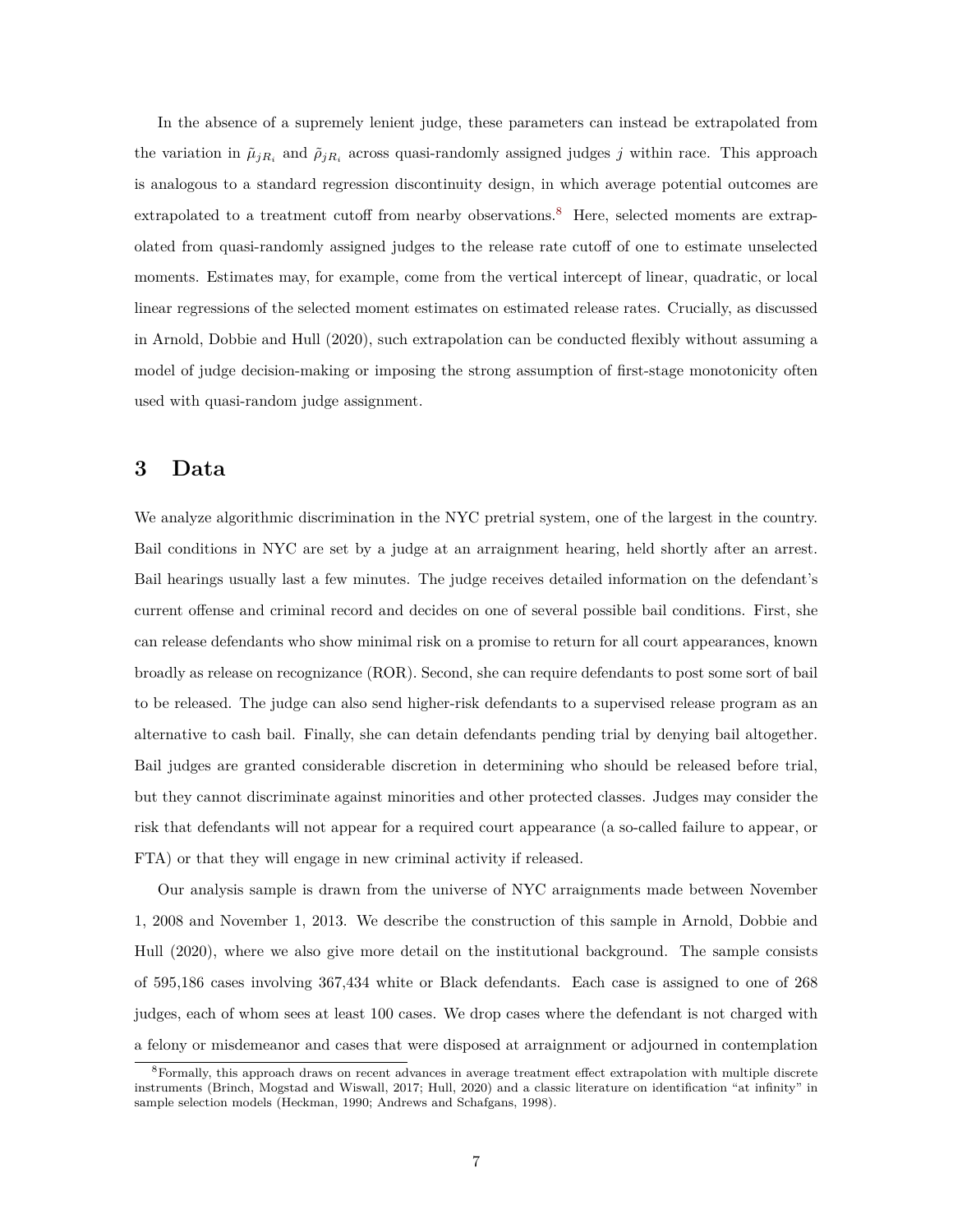of dismissal, which are likely to be dismissed by virtually every judge.<sup>[9](#page-9-0)</sup>

Table [1](#page-19-0) summarizes the analysis sample, both overall and by race. Panel A shows that 73.0 percent of defendants are released before trial  $(D<sub>i</sub> = 1)$ . The vast majority of pretrial releases are without conditions (ROR), with only 14.4 percent of defendants being released by posting an assigned bail amount. White defendants are more likely to be released than Black defendants (76.7 percent versus 69.5 percent release rate) but among released defendants, the distribution of release conditions is virtually identical. Panel B of Table [1](#page-19-0) shows that Black defendants are 4.9 percentage points more likely to have been arrested for a new crime before trial in the past year compared to white defendants, as well as 3.0 percentage points more likely to have a prior FTA in the past year. Panel C further shows that Black defendants are 1.3 percentage points more likely to have been charged with a felony compared to white defendants, as well as 3.6 percentage points more likely to have been charged with a violent crime. Finally, Panel D shows that Black defendants who are released are 6.6 percentage points more likely to be rearrested or have an FTA than white defendants who are released (though the composition of such misconduct is similar). Importantly, and in contrast to the other statistics in Table [1,](#page-19-0) these rates of pretrial misconduct  $(Y_i^*)$  are only measured among released defendants.

Our approach exploits the quasi-random assignment of bail judges in NYC. As detailed in [Arnold,](#page-14-3) [Dobbie and Hull](#page-14-3) [\(2020\)](#page-14-3), NYC uses a rotation calendar system to assign judges to arraignment shifts in each of the five county courthouses in the city, generating quasi-random variation in bail judge assignment for defendants arrested at the same time and in the same place. Appendix Table [A3](#page-30-0) verifies the conditional randomness in assignment by regressing leave-one-out estimates of judge leniency on various defendant and case characteristics, controlling for court-by-time fixed effects. Most coefficients in this balance table are small and not statistically significantly different from zero, both overall and by defendant race, and joint *F*-tests fail to reject the null of quasi-random assignment.

Our approach further exploits first-stage variation in judge leniency. Appendix Table [A4](#page-31-0) verifies that differential judge assignment meaningfully affects the probability an individual is released before trial, by regressing  $D_i$  on leave-one-out estimates of judge leniency and court-by-time fixed effects. A one percentage point increase in the predicted leniency of an individual's judge leads to a 0.96 percentage point increase in the probability of release, with a somewhat smaller first-stage effect for white defendants and a somewhat larger effect for Black defendants.

Our baseline analysis measures racial discrimination in algorithmic release recommendations that are based on machine learning predictions of pretrial misconduct potential. The predictions come from

<span id="page-9-0"></span><sup>9</sup>Appendix Table [A1](#page-28-0) compares the full sample of NYC bail cases to our estimation sample. Appendix Table [A2](#page-29-0) confirms that the quasi-random judge assignment variation we exploit in estimation is not systematically related to case disposal or dismissal. Both tables are taken from [Arnold, Dobbie and Hull](#page-14-3) [\(2020\)](#page-14-3).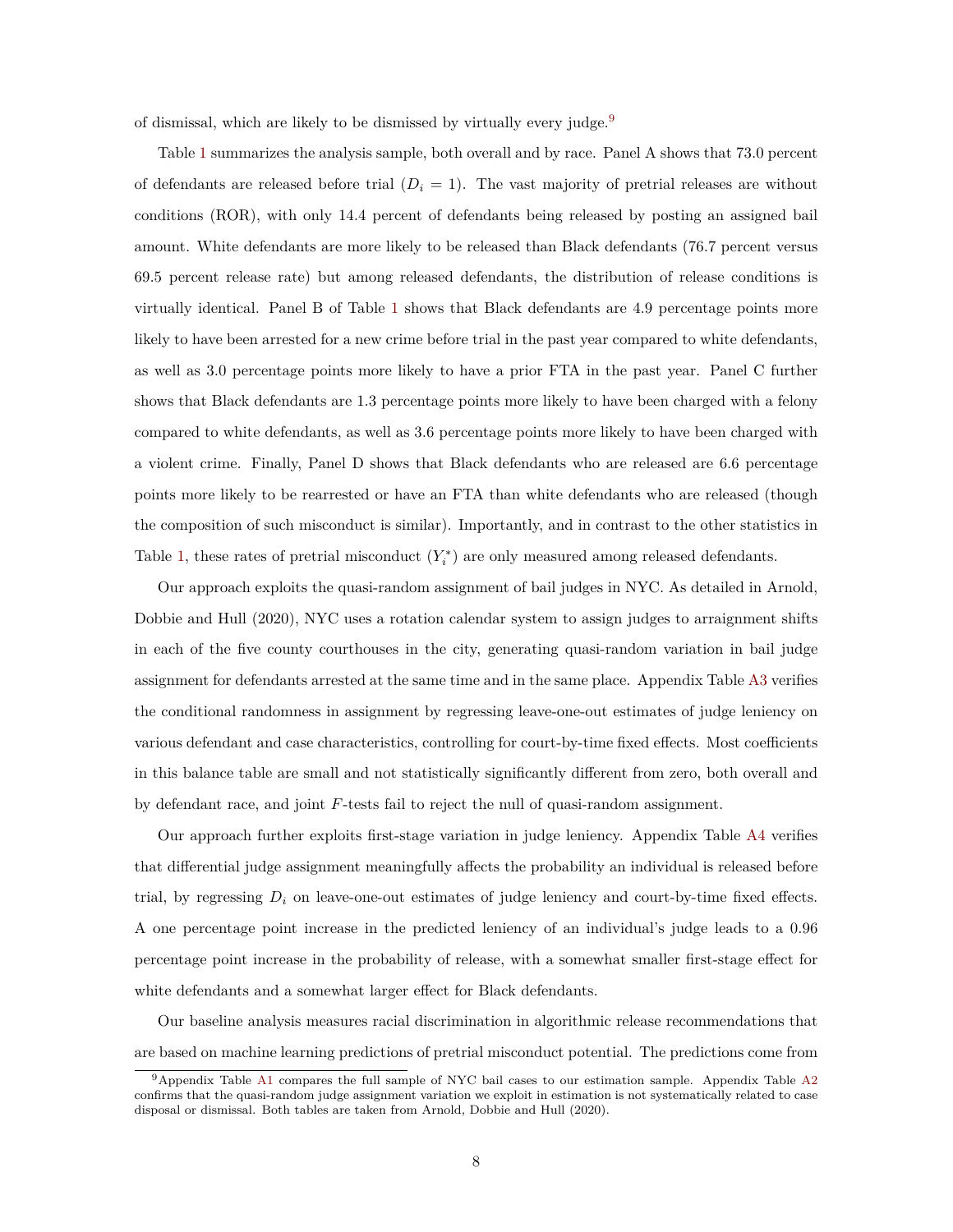a gradient boosted decision tree estimated in the sample of released defendants, following [Kleinberg](#page-15-3) [et al.](#page-15-3) [\(2018\)](#page-15-3). The features *X<sup>i</sup>* include a number of characteristics of the current offense and prior criminal history, but exclude certain demographic variables such as race, ethnicity, and gender. Ap-pendix [B.1](#page-32-0) details our estimation of this model. The model yields algorithmic risk predictions  $p(X_i)$ for each defendant *i*. We use these predictions to form release recommendations by  $T_i = \mathbf{1}[p(X_i) < \tau]$ for different risk thresholds  $\tau$ . Our benchmark analysis sets  $\tau$  to equalize the recommended average release rate and the actual NYC release rate of 73 percent.

Appendix Figure [A1](#page-21-0) shows that the model reliably predicts pretrial misconduct potential in the sample of released defendants. We plot true misconduct risk against the risk predictions of the machine learning model across 1,000 equal-sized bins of predicted risk, along with a local linear curve of best fit. We next discuss how we evaluate racial discrimination in recommendations based on these predictions.

#### <span id="page-10-0"></span>**4 Results**

#### **4.1 Parameter Estimates**

Figures [1](#page-16-0) and [2](#page-17-0) show our extrapolation-based estimation of the race-specific mean risk and second moment parameters,  $\mu_r$  and  $\rho_r$ , for the baseline algorithmic recommendations. The horizontal axis of both figures shows estimates of judge- and race-specific release rates  $\pi_{jr}$ , obtained from ordinary least squares (OLS) estimates of

<span id="page-10-1"></span>
$$
D_i = \sum_j \alpha_j W_i Z_{ij} + \sum_j \phi_j Z_{ij} + X'_i \beta + \epsilon_i
$$
\n(6)

where  $D_i$  indicates pretrial release of defendant *i*,  $W_i = \mathbf{1}[R_i = w]$  indicates that defendant *i* is white, and the  $Z_{ij}$  indicate assignment of defendant *i* to judge *j*. The control vector  $X_i$  includes court-by-time fixed effects that control for the level of quasi-experimental bail judge assignment; we demean this vector in order to include all judge indicators. The vertical axis of Figure [1](#page-16-0) shows the corresponding estimates of judge- and race-specific misconduct rates among released defendants  $\mu_{jr}$ , obtained from OLS estimates of

<span id="page-10-2"></span>
$$
Y_i = \sum_j \delta_j W_i Z_{ij} + \sum_j \psi_j Z_{ij} + X'_i \gamma + u_i \tag{7}
$$

among released  $(D<sub>i</sub> = 1)$  individuals. Finally, the vertical axis of Figure [2](#page-17-0) shows the corresponding estimates of judge- and race-specific second moments among released defendants *ρjr*, obtained from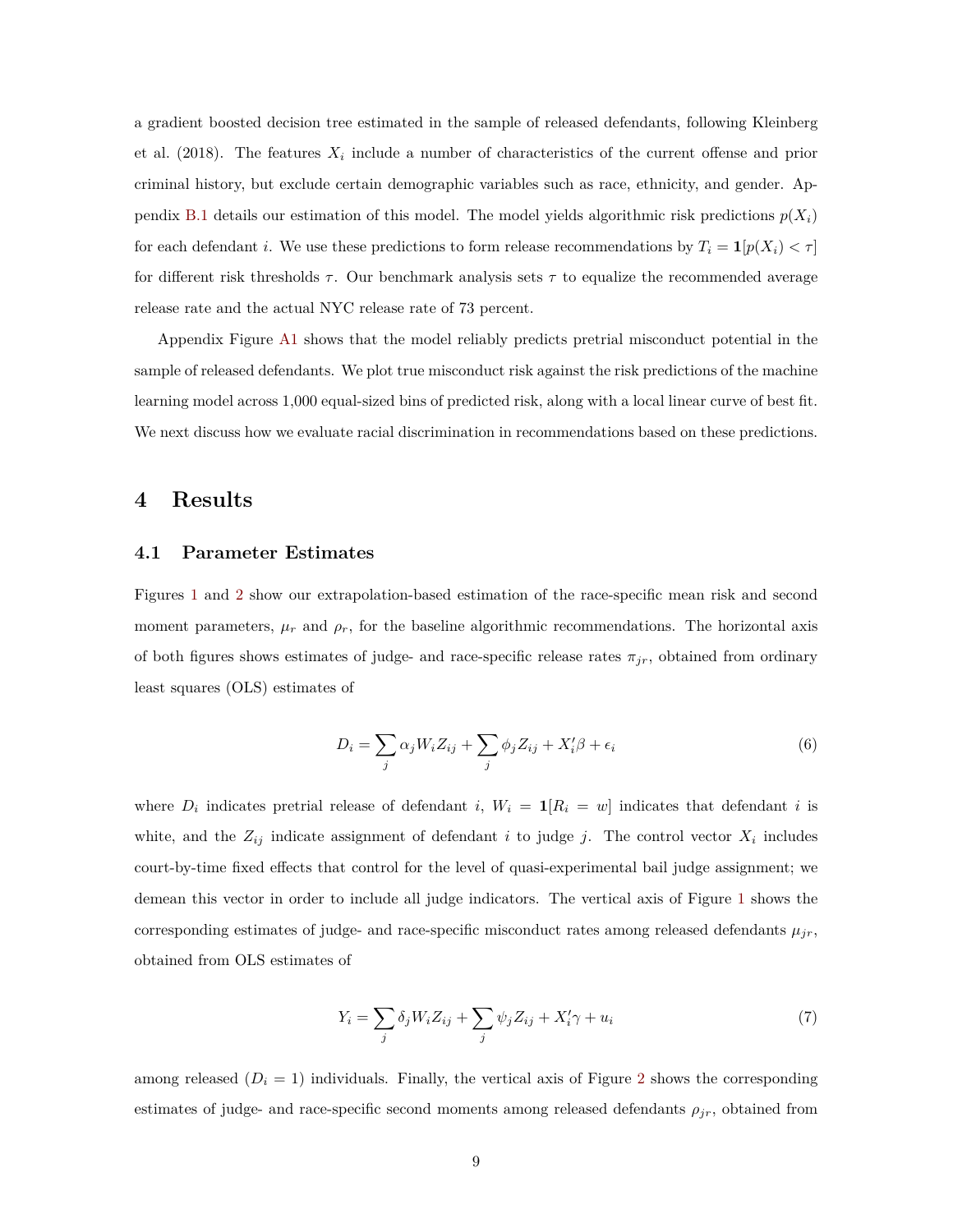OLS estimates of

<span id="page-11-3"></span>
$$
T_i Y_i = \sum_j \omega_j W_i Z_{ij} + \sum_j \varphi_j Z_{ij} + X_i' \theta + v_i \tag{8}
$$

again among released individuals. These specifications leverage an auxiliary assumption of linear conditional expectations of  $D_{ij}$  and  $Y_i^*$  in order to tractably accommodate the conditional random assignment of bail judges in this setting.[10](#page-11-0)

Parameter estimates come from the vertical intercept, at one, of each race-specific extrapolation of the quasi-experimental variation in these figures. We consider linear, quadratic, and local linear extrapolations and report the corresponding parameter estimates in Panels A and B of Table [2.](#page-20-0) Our mean risk estimates match those of [Arnold, Dobbie and Hull](#page-14-3) [\(2020\)](#page-14-3); in the most flexible local linear extrapolation we estimate mean risk as  $\mu_w = 0.346$  and  $\mu_b = 0.436$ , both with standard errors of 0.016.<sup>[11](#page-11-1)</sup> These estimates suggest that white defendants in the population are on average 0.9 percentage points less likely to engage in pretrial misconduct. The corresponding local linear estimates of the second moments are more similar, at  $\rho_w = 0.226$  and  $\rho_b = 0.213$ , with standard errors of 0.012 and 0*.*017. We obtain broadly similar estimates with the linear and quadratic extrapolations. Released misconduct rates across judges trend upwards with their release rates with a relatively constant slope, while the relationship between released second moments and release rates is flatter.<sup>[12](#page-11-2)</sup>

#### **4.2 Algorithmic Discrimination**

Panel C of Table [2](#page-20-0) reports our estimates of algorithmic discrimination, ∆, for the different parameter estimates in Panels A and B. We obtain the discrimination estimates by applying Equations [\(2\)](#page-5-2), [\(4\)](#page-7-1), and [\(5\)](#page-7-2) to the first-step parameter estimates. Our most conservative estimate comes from the local linear extrapolation, which yields an estimate of  $\Delta = 0.079$  with a standard error of 0.07. The linear and quadratic extrapolations yield a slightly higher estimate of  $\Delta = 0.086$  and  $\Delta = 0.080$ , with standard errors of 0.003 and 0.011 respectively.

Figure [3](#page-18-0) shows how our estimate of algorithmic discrimination varies with the risk threshold  $\tau$ , which controls the algorithm's average release rate, and compares these estimates to the unadjusted

<span id="page-11-0"></span><sup>&</sup>lt;sup>10</sup>If  $Z_i$  is independent of  $(T_i, Y_i^*, D_{i1}, \ldots, D_{iJ}, R_i)$  given  $X_i$  and  $E[T_iY_i^* | D_{ij} = 1, R_i = r, X_i] = \omega_{jr} + X_i' \theta$ , then  $E[T_iY_i | R_i, Z_i, X_i, D_i = 1]$  is linear in  $(W_iZ_{i1}, \ldots, W_iZ_{iJ}, Z_{i1}, \ldots, Z_{iJ}, X_i')'$ , as in Equation [\(8\)](#page-11-3). The same logic holds for Equations [\(6\)](#page-10-1) and [\(7\)](#page-10-2) under analogous linearity assumptions.

<span id="page-11-1"></span><sup>&</sup>lt;sup>[1](#page-16-0)1</sup>We obtain standard errors by a bootstrapping procedure, in which first-step estimates from Figures 1 and [2](#page-17-0) are redrawn according to their estimated asymptotic distribution. Standard errors in second-step parameters like  $\mu_r$ ,  $\rho_r$ , and ∆ are then given by the standard deviation the bootstrapped estimates. First-step asymptotics are robust to two-way clustering by the defendant and judge.

<span id="page-11-2"></span><sup>&</sup>lt;sup>12</sup>Appendix Figure [A2](#page-22-0) shows that the local linear parameter estimates imply a stronger (more negative) covariance of true pretrial misconduct potential and algorithmic release recommendations. See Appendix [B.3](#page-33-0) for details.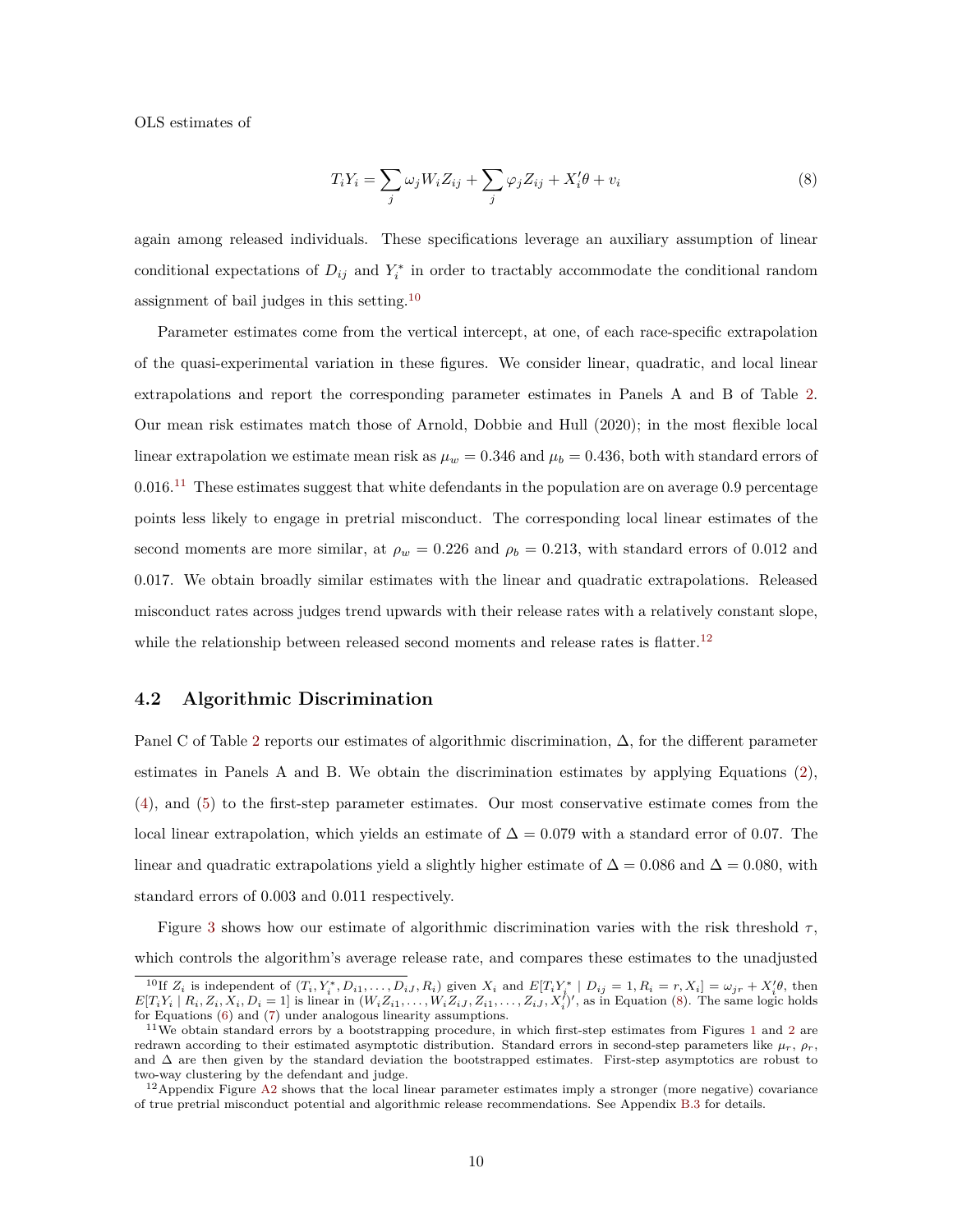racial disparity in release rates. The baseline estimate of 7.9, at the average release rate in NYC, is a large share (76.0 percent) of the unadjusted disparity (10.4 percentage points). The magnitude of algorithmic discrimination rises as release rates fall, remaining a roughly equal share of the unadjusted disparity. Only at thresholds that essentially release all defendants do we fail to find a statistically significant level of algorithmic discrimination.

#### **4.3 Robustness and Extensions**

Appendix Figures [A3](#page-23-0) and [A4](#page-24-0) show that our finding of significant discrimination in algorithmic bail decisions is not driven by the specific machine learning algorithm that predicts pretrial misconduct risk. We obtain similar estimates of the second moments  $\rho_w$  and  $\rho_b$ , and correspondingly similar (local linear) estimates of algorithmic discrimination ∆, using simpler regression-based predictions of pretrial misconduct risk. These predictions, detailed in Appendix [B.2,](#page-32-1) are inspired by a widely used pretrial risk assessment tool originally developed by the Laura and John Arnold Foundation. At the baseline release rate of 73 percent, we find a 6.7 percentage point disparity in the recommended release rates of white and Black defendants with the same potential for pretrial misconduct. This discriminatory disparity is again a large share (73.6 percent) of the unadjusted release rate disparity in algorithmic recommendations (9.1 percentage points), again increases as release rates fall, and is again statistically distinguishable from zero at all but the highest release rates.

Appendix Figure [A5](#page-25-0) shows how our baseline estimates of algorithmic discrimination compare with naive estimates computed on the selected sample of release defendants (i.e., estimates of Equation [\(3\)](#page-6-2)). This comparison reveals the extent of bias due to selective labels. The selected  $\Delta^S$  estimates are of similar magnitude as our selection-corrected ∆ estimates, and similarly increase with the algorithm's average leniency. At the baseline NYC release rate the selected estimate is lower by 1.2 percentage points, a difference just at the margin of conventional statistical significance levels. Thus, while in theory the selective labels problem can induce bias in observable measures of algorithmic discrimination, we find by computing  $\Delta$  in this setting that the scope for such bias is small.

Finally, Appendix Figures [A6](#page-26-0) and [A7](#page-27-0) compute alternative measures of discrimination in our baseline algorithm. We first estimate the racial disparities in true- and false-negative rates that Equation [\(2\)](#page-5-2) show are averaged together in ∆. Racial equality in false-negative rates can be seen as satisfying what is known in the computer science literature as "equality of opportunity" [\(Hardt, Price and Sre](#page-14-6)[bro,](#page-14-6) [2016\)](#page-14-6), meaning that qualified white and Black defendants without pretrial misconduct potential are released at the same rate. Appendix Figure [A6](#page-26-0) shows a disparity in false-negative rates that is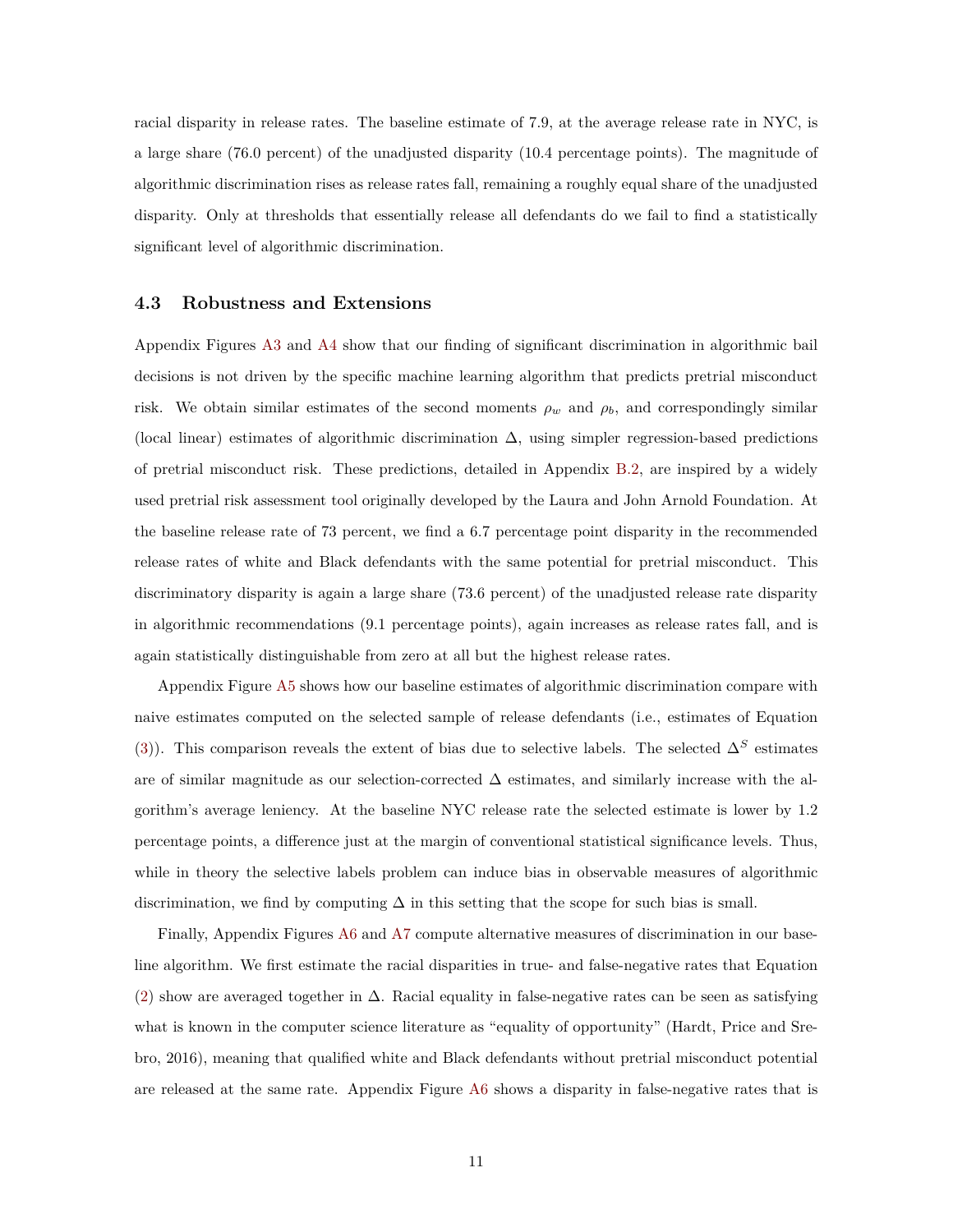large and roughly constant across different release rates, while the racial disparity in true-negative rates (i.e., the release rate differential among defendants without misconduct potential) is only statistically significantly different from zero at low release rates. These results suggest that a measure of "inequality of opportunity" (that  $\delta_w^T - \delta_b^T \neq 0$ ) could fail to detect overall racial discrimination (that  $\Delta \neq 0$ ) in this setting. In Appendix Figure [A7](#page-27-0) we consider departures from what is known in the computer science literature as "sufficiency" [\(Zafar et al.,](#page-15-2) [2017\)](#page-15-2), meaning the racial equality of positive and negative predictive values (see Appendix [B.3](#page-33-0) for details). We estimate a positive and relatively constant degree of "insufficiency" with our baseline parameter estimates, suggesting that this alternative measure of algorithmic unfairness and our baseline  $\Delta$  measure qualitatively agree.

## <span id="page-13-0"></span>**5 Conclusion**

Algorithmic discrimination is an increasingly widespread concern in many settings, but its measurement is often hampered by a fundamental selection challenge. We show that this challenge can be overcome by estimating four race-specific parameters involving algorithmic recommendations and an individual's selectively observed qualification. We further show that these parameters can be estimated by extrapolating reduced-form variation across as-good-as-randomly assigned decision-makers. We illustrate this approach in the NYC pretrial setting, where we find large and pervasive discrimination in algorithmic release recommendations that do not directly use information on race.

We conclude by noting that the methods we develop to study racial discrimination in algorithmic bail decisions may prove useful for measuring unfairness in several other high-stakes settings, both within and outside of the criminal justice system. One key requirement is the quasi-random assignment of decision-makers, such as judges, police officers, employers, government benefits examiners, or medical providers. A second requirement is that an individual's qualification of treatment is measurable among a subset of individuals that the decision-maker endogenously selects. Mapping these settings to the quasi-experimental approach in this paper can overcome fundamental selection challenges and bring a large theoretical literature on algorithmic fairness to data.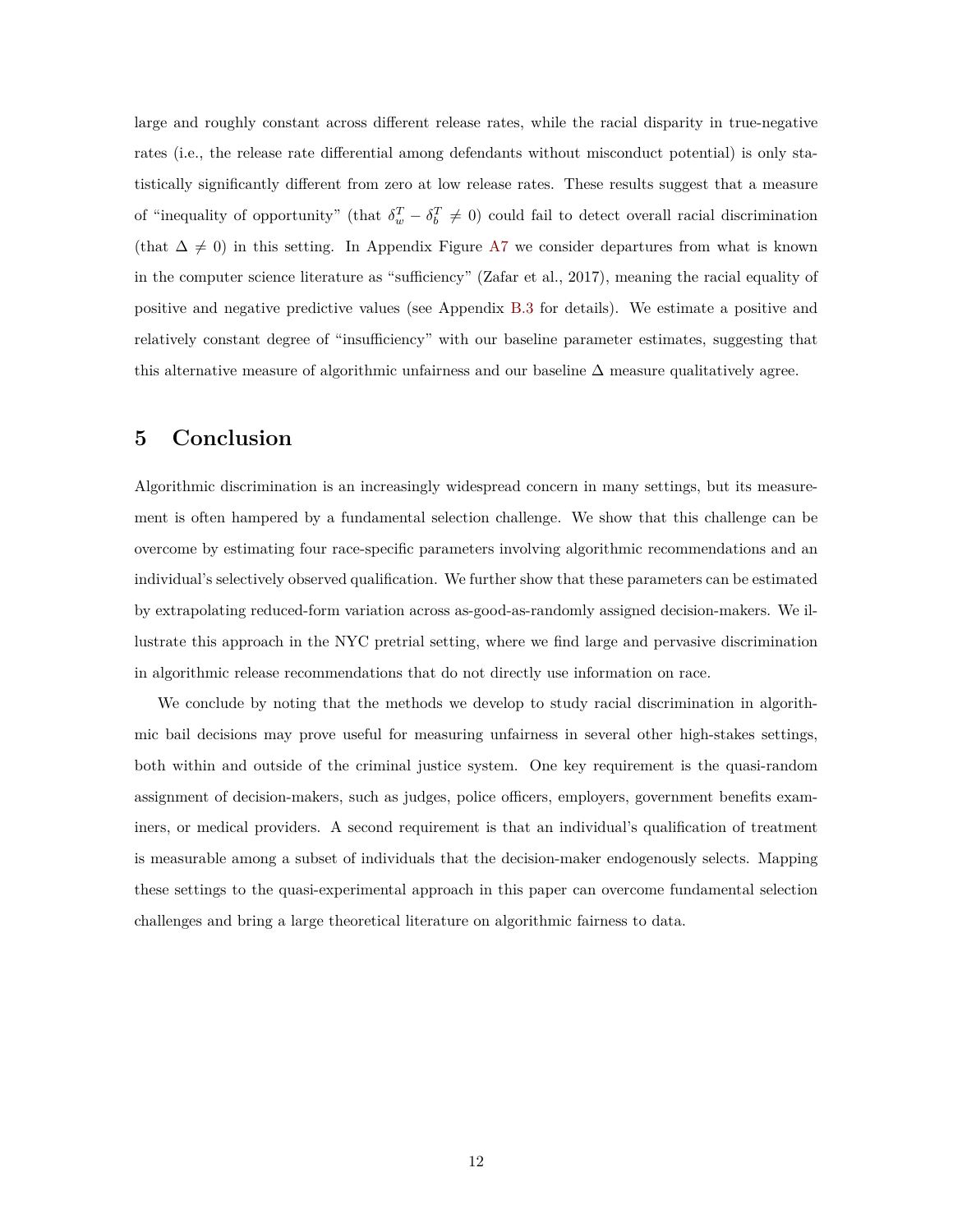## **References**

- <span id="page-14-15"></span>**Agarwal, Alekh, Miroslav Dudik, and Zhiwei Steven Wu.** 2019. "Fair Regression: Quantitative Definitions and Reduction-based Algorithms." *Proceedings of the 36th International Conference on Machine Learning*, 120–129.
- <span id="page-14-14"></span>**Aigner, Dennis, and Glen Cain.** 1977. "Statistical Theories of Discrimination in Labor Markets." *Industrial and Labor Relations Review*, 30(2): 175–187.
- <span id="page-14-7"></span>**Albright, Alex.** 2019. "If You Give a Judge a Risk Score: Evidence from Kentucky Bail Decisions." *Unpublished Working Paper*.
- <span id="page-14-13"></span>**Andrews, Donald, and Marcia Schafgans.** 1998. "Semiparametric Estimation of the Intercept of a Sample Selection Model." *Review of Economic Studies*, 65(3): 497–517.
- <span id="page-14-1"></span>**Angwin, Julia, Jeff Larson, Surya Mattu, and Lauren Kirchner.** 2016. "Machine Bias." *ProPublica Report*.
- <span id="page-14-4"></span>**Arnold, David, Will Dobbie, and Crystal S. Yang.** 2018. "Racial Bias in Bail Decisions." *Quarterly Journal of Economics*, 133(4): 1885–1932.
- <span id="page-14-3"></span>**Arnold, David, Will Dobbie, and Peter Hull.** 2020. "Measuring Racial Discrimination in Bail Decisions." *NBER Working Paper No. 26999*.
- <span id="page-14-16"></span>**Becker, Gary S.** 1957. *The Economics of Discrimination.* University of Chicago Press.
- <span id="page-14-2"></span>**Berk, Richard, Hoda Heidari, Shahin Jabbari, Michael Kearns, and Aaron Roth.** 2018. "Fairness in Criminal Justice Risk Assessments: The State of the Art." *Sociological Methods & Research*, 1–42.
- <span id="page-14-17"></span>**Bordalo, Pedro, Katherine Coffman, Nicola Gennaioli, and Andrei Shleifer.** 2016. "Stereotypes." *The Quarterly Journal of Economics*, 131(4): 1753–1794.
- <span id="page-14-8"></span>**Brinch, Christian, Magne Mogstad, and Matthew Wiswall.** 2017. "Beyond LATE with a Discrete Instrument." *Journal of Political Economy*, 125(4): 985–1039.
- <span id="page-14-11"></span>**Chamberlain, Gary.** 1986. "Asymptotic Efficiency in Semiparametric Models with Censoring." *Journal of Econometrics*, 32(2): 189–218.
- <span id="page-14-0"></span>**Chohlas-Wood, Alex.** 2020. "Understanding Risk Assessment Instruments in Criminal Justice." *Brookings Report*.
- <span id="page-14-18"></span>**Coston, Amanda, Alan Mishler, Edward H. Kennedy, and Alexandra Chouldechova.** 2020. "Counterfactual Risk Assessments, Evaluation, and Fairness." In *Conference on Fairness, Accountability, and Transparency*. ACM, New York, NY.
- <span id="page-14-5"></span>**Feigenberg, Benjamin, and Conrad Miller.** 2020. "Racial Disparities in Motor Vehicle Searches Cannot Be Justified by Efficiency." *NBER Working Paper No. 27761*.
- <span id="page-14-10"></span>**Frandsen, Brigham R., Lars J. Lefgren, and Emily C. Leslie.** 2019. "Judging Judge Fixed Effects." *NBER Working Paper No. 25528*.
- <span id="page-14-6"></span>**Hardt, Moritz, Eric Price, and Nathan Srebro.** 2016. "Equality of Opportunity in Supervised Learning." *Proceedings of the 30th Conference on Neural Information Processing Systems*, 3323– 3331.
- <span id="page-14-12"></span>**Heckman, James J.** 1990. "Varieties of Selection Bias." *American Economic Review*, 80(2): 313–318.
- <span id="page-14-9"></span>**Heckman, James J., and Edward Vytlacil.** 2005. "Structural Equations, Treatment Effects, and Econometric Policy Evaluation." *Econometrica*, 73(3): 669–738.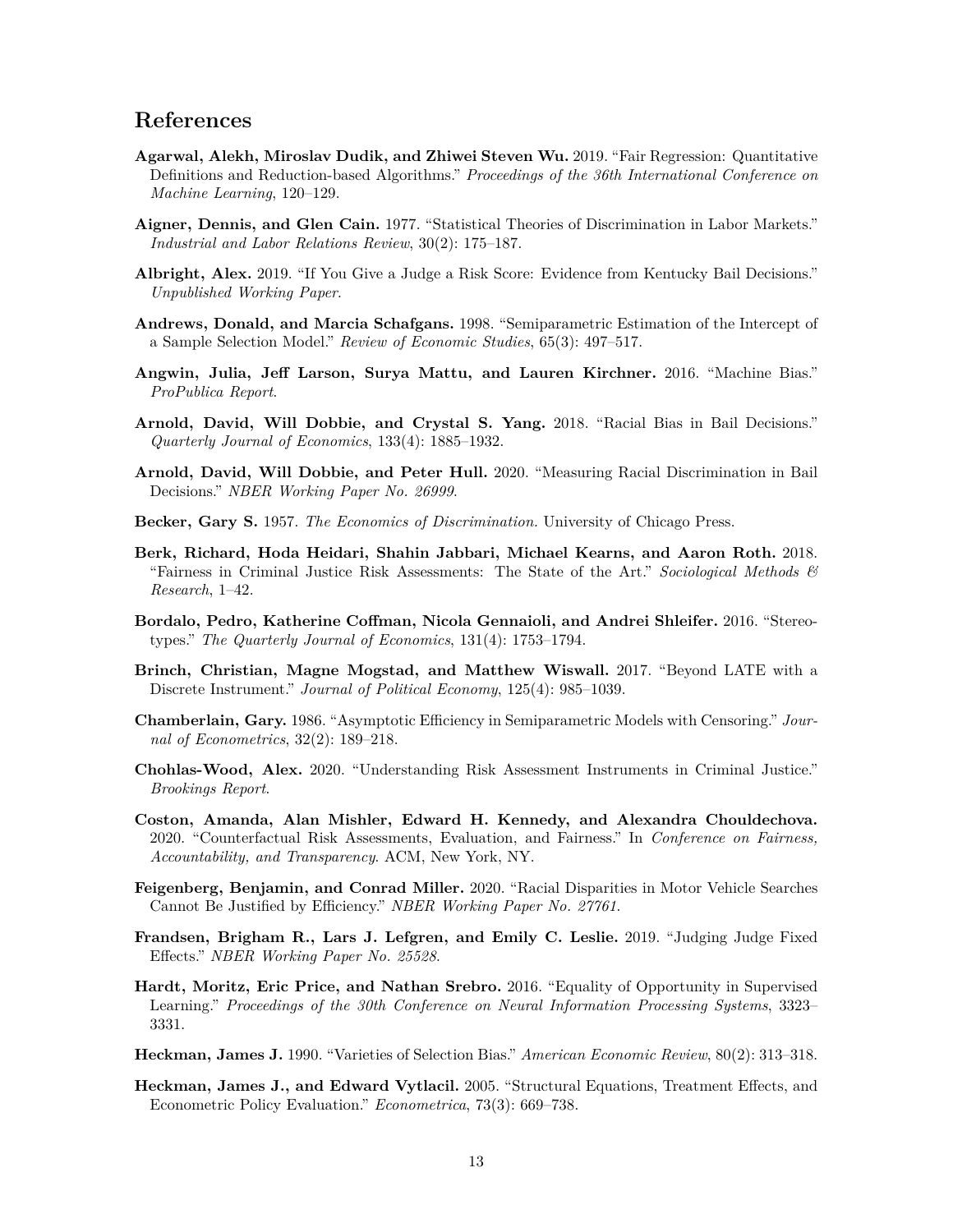- <span id="page-15-10"></span>**Hull, Peter.** 2020. "Estimating Hospital Quality with Quasi-Experimental Data." *Unpublished Working Paper*.
- <span id="page-15-11"></span>**Imbens, Guido, and Joshua Angrist.** 1994. "A Least Squares Correction for Selectivity Bias." *Econometrica*, 62(2): 467–475.
- <span id="page-15-3"></span>**Kleinberg, Jon, Himabindu Lakkaraju, Jure Leskovec, Jens Ludwig, and Sendhil Mullainathan.** 2018. "Human Decisions and Machine Predictions." *Quarterly Journal of Economics*, 133(1): 237–293.
- <span id="page-15-15"></span>**Kleinberg, Jon, Sendhil Mullainathan, and Manish Raghavan.** 2017. "Inherent Trade-Offs in Algorithmic Fairness." *Proceedings of Innovations in Theoretical Computer Science*, 43:1–43:23.
- <span id="page-15-8"></span>**Kowalski, Amanda.** 2016. "Doing More When You're Running LATE: Applying Marginal Treatment Effect Methods to Examine Treatment Effect Heterogeneity in Experiments." *NBER Working Paper No. 22363*.
- <span id="page-15-4"></span>**Lakkaraju, Himabindu, Jon Kleinberg, Jure Leskovec, Jens Ludwig, and Sendhil Mullainathan.** 2017. "The Selective Labels Problem: Evaluating Algorithmic Predictions in the Presence of Unobservables." *Proceedings of the 23rd ACM SIGKDD International Conference on Knowledge Discovery and Data Mining*, 275–284.
- <span id="page-15-5"></span>**Marx, Philip.** 2018. "An Absolute Test of Racial Prejudice." *Unpublished Working Paper*.
- <span id="page-15-12"></span>**Mogstad, Magne, Alexander Torgovitsky, and Christopher R. Walters.** 2019. "Identification of Causal Effects with Multiple Instruments: Problems and Some Solutions." *NBER Working Paper No. 25691*.
- <span id="page-15-9"></span>**Mogstad, Magne, Andres Santos, and Alexander Torgovitsky.** 2018. "Using Instrumental Variables for Inference About Policy-Relevant Treatment Parameters." *Econometrica*, 86(5): 1589– 1619.
- <span id="page-15-13"></span>**Mueller-Smith, Michael.** 2015. "The Criminal and Labor Market Impacts of Incarceration." *Unpublished Working Paper*.
- <span id="page-15-14"></span>**Norris, Sam.** 2019. "Examiner Inconsistency: Evidence from Refugee Appeals." *Unpublished Working Paper*.
- <span id="page-15-1"></span>**Price II, W. Nicholson.** 2019. "Risks and Remedies for Artificial Intelligence in Health Care." *Brookings Report*.
- <span id="page-15-0"></span>**Raghavan, Manish, and Solon Barocas.** 2019. "Challenges for Mitigating Bias in Algorithmic Hiring." *Brookings Report*.
- <span id="page-15-6"></span>**Rose, Evan.** 2020. "Who Gets a Second Chance? Effectiveness and Equity in Supervision of Criminal Offenders." *Unpublished Working Paper*.
- <span id="page-15-7"></span>**Stevenson, Megan T., and Jennifer L. Doleac.** 2019. "Algorithmic Risk Assessment in the Hands of Humans." *Unpublished Working Paper*.
- <span id="page-15-16"></span>**Yang, Crystal, and Will Dobbie.** 2020. "Equal Protection Under Algorithms: A New Statistical and Legal Framework." *Michigan Law Review*, 119(1): 291–396.
- <span id="page-15-2"></span>**Zafar, Muhammad Bilal, Isabel Valera, Manuel Gomez Rodriguez, and Krishna Gummadi.** 2017. "Fairness Beyond Disparate Treatment & Disparate Impact: Learning Classification without Disparate Mistreatment." *Proceedings of the 26th International Conference on World Wide Web*.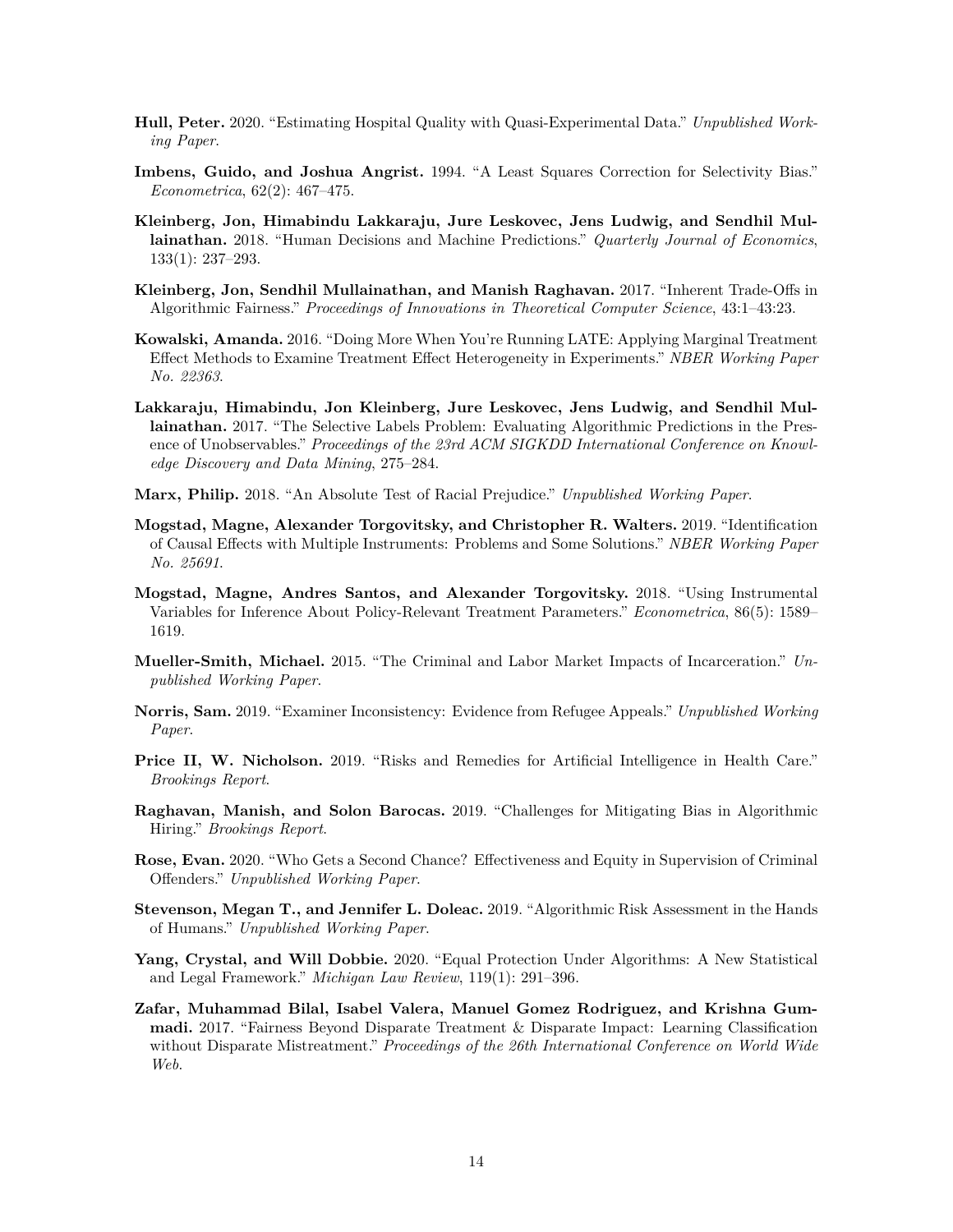Figure 1: Extrapolating Released Misconduct Rates Across Bail Judges

<span id="page-16-0"></span>

*Notes.* This figure plots race-specific release rates for the 268 judges in our sample against rates of pretrial misconduct among the set of released defendants. All estimates adjust for court-by-time fixed effects. The figure also plots racespecific linear, quadratic, and local linear curves of best fit, obtained from judge-level regressions that inverse-weight by the variance of the estimated misconduct rate among released defendants. The local linear regressions use a Gaussian kernel with a race-specific rule-of-thumb bandwidth.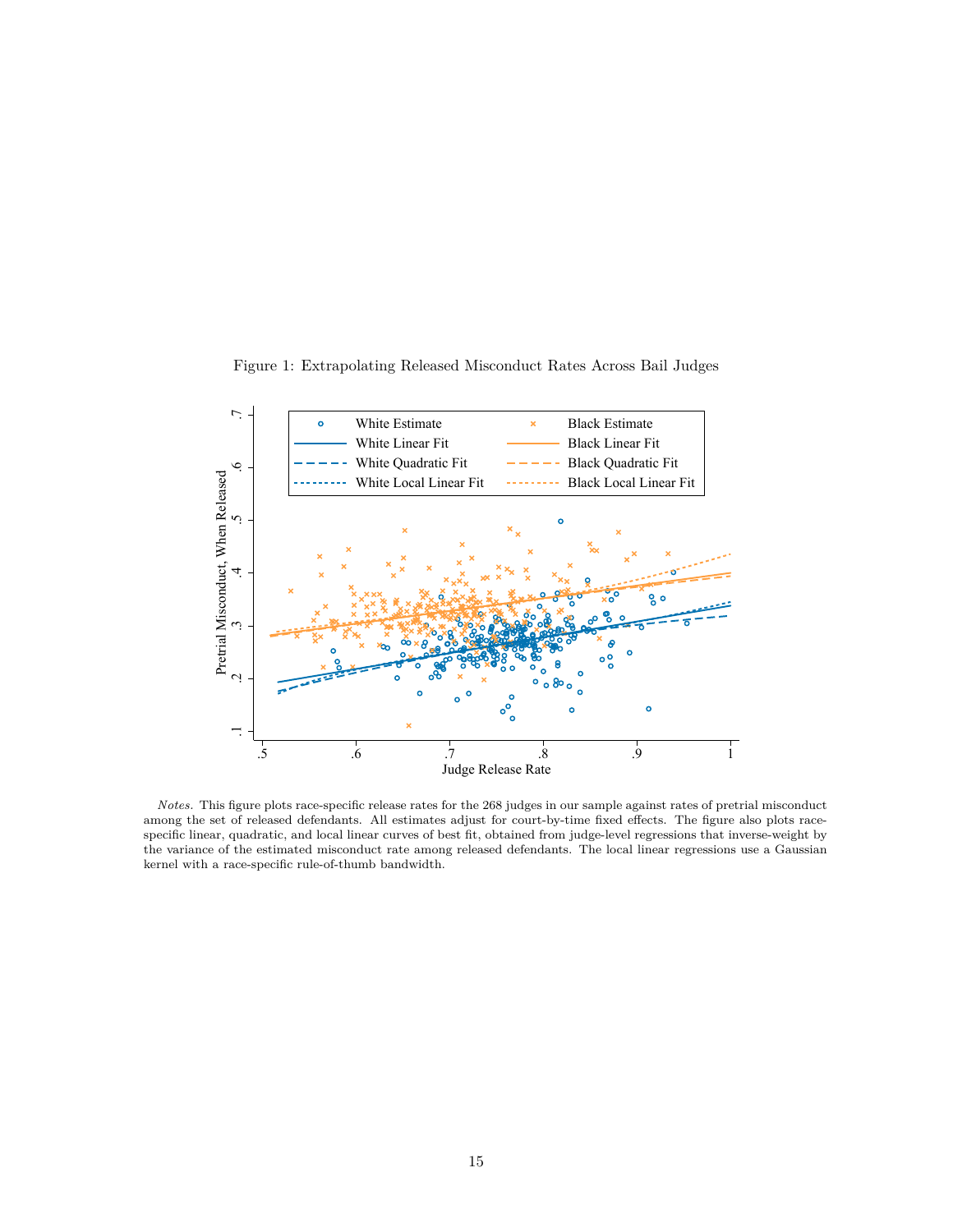

<span id="page-17-0"></span>

*Notes.* This figure plots race-specific release rates for the 268 judges in our sample against the uncentered second moments of pretrial misconduct and algorithmic recommendations among the set of released defendants. Algorithmic recommendations are from our baseline gradient-boosted decision tree model with a risk threshold calibrated to equalize the average recommended release rate and the average release rate in NYC. All estimates adjust for court-by-time fixed effects. The figure also plots race-specific linear, quadratic, and local linear curves of best fit, obtained from judge-level regressions that inverse-weight by the variance of the estimated misconduct rate among released defendants. The local linear regressions use a Gaussian kernel with a race-specific rule-of-thumb bandwidth.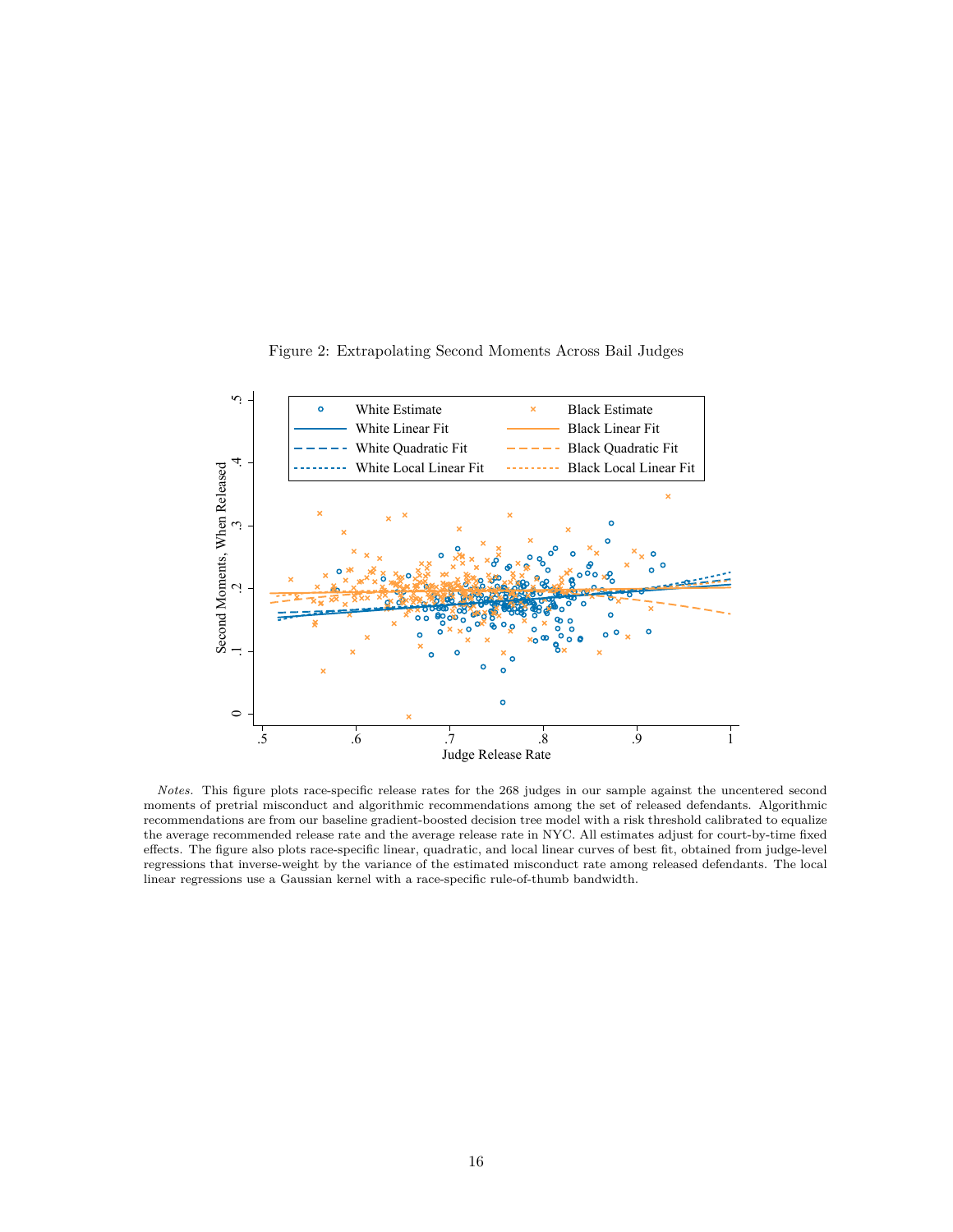<span id="page-18-0"></span>

Figure 3: Discrimination in Algorithmic Bail Decisions

*Notes.* This figure plots the range of unadjusted racial disparities in algorithmic release rate recommendations, for different average release rates, along with the range of disparities due to racial discrimination. Algorithmic recommendations are from our baseline gradient-boosted decision tree model. Disparities from discrimination are computed as described in the text, using local linear estimates of the race-specific first and second moments. Dashed lines indicate pointwise 95 percent confidence intervals, computed by the bootstrapping procedure described in the text.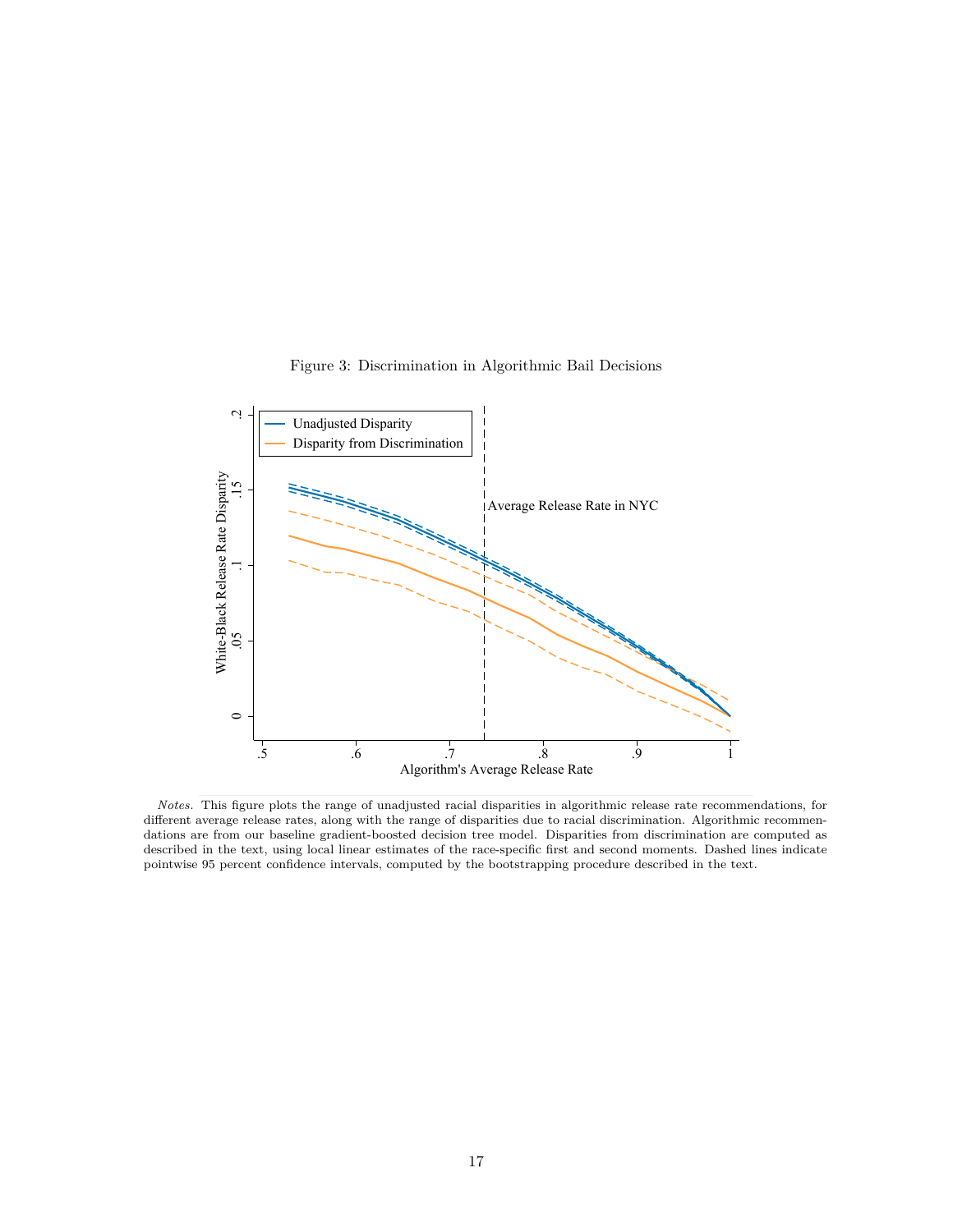<span id="page-19-0"></span>

|                                             | All        | White            | Black            |  |  |  |
|---------------------------------------------|------------|------------------|------------------|--|--|--|
|                                             | Defendants | Defendants       | Defendants       |  |  |  |
| Panel A: Pretrial Release                   | (1)        | $\overline{(2)}$ | $\overline{(3)}$ |  |  |  |
| Released Before Trial                       | 0.730      | 0.767            | 0.695            |  |  |  |
| Share ROR                                   | 0.852      | 0.852            | 0.851            |  |  |  |
| Share Money Bail                            | 0.144      | 0.144            | 0.145            |  |  |  |
| Share Other Bail Type                       | 0.004      | 0.004            | 0.004            |  |  |  |
| Share Remanded                              | 0.000      | 0.000            | 0.000            |  |  |  |
| Panel B: Defendant Characteristics          |            |                  |                  |  |  |  |
| White                                       | 0.478      | 1.000            | 0.000            |  |  |  |
| Male                                        | 0.821      | 0.839            | 0.804            |  |  |  |
| Age at Arrest                               | 31.97      | 32.06            | 31.89            |  |  |  |
| Prior Rearrest                              | 0.229      | 0.204            | 0.253            |  |  |  |
| Prior FTA                                   | 0.103      | 0.087            | 0.117            |  |  |  |
| Panel C: Charge Characteristics             |            |                  |                  |  |  |  |
| Number of Charges                           | 1.150      | 1.184            | 1.118            |  |  |  |
| Felony Charge                               | 0.362      | 0.355            | 0.368            |  |  |  |
| Misdemeanor Charge                          | 0.638      | 0.645            | 0.632            |  |  |  |
| Any Drug Charge                             | 0.256      | 0.257            | 0.256            |  |  |  |
| Any DUI Charge                              | 0.046      | 0.067            | 0.027            |  |  |  |
| Any Violent Charge                          | 0.143      | 0.124            | 0.160            |  |  |  |
| Any Property Charge                         | 0.136      | 0.127            | 0.144            |  |  |  |
| Panel D: Pretrial Misconduct, When Released |            |                  |                  |  |  |  |
| Pretrial Misconduct                         | 0.299      | 0.266            | 0.332            |  |  |  |
| Share Rearrest Only                         | 0.499      | 0.498            | 0.499            |  |  |  |
| Share FTA Only                              | 0.281      | 0.296            | 0.269            |  |  |  |
| Share Rearrest and FTA                      | 0.220      | 0.205            | 0.232            |  |  |  |
| <b>Total Cases</b>                          | 595,186    | 284,598          | 310,588          |  |  |  |
| Cases with Defendant Released               | 434,201    | 218,256          | 215,945          |  |  |  |

#### Table 1: Descriptive Statistics

*Notes.* This table summarizes the NYC analysis sample. The sample consists of bail hearings that were quasirandomly assigned to judges between November 1, 2008 and November 1, 2013, as described in the text. Information on demographics and criminal outcomes is derived from court records as described in the text. Pretrial release is defined as meeting the bail conditions set by the first assigned bail judge. ROR (released on recognizance) is defined as being released without any conditions. FTA (failure to appear) is defined as failing to appear at a mandated court date.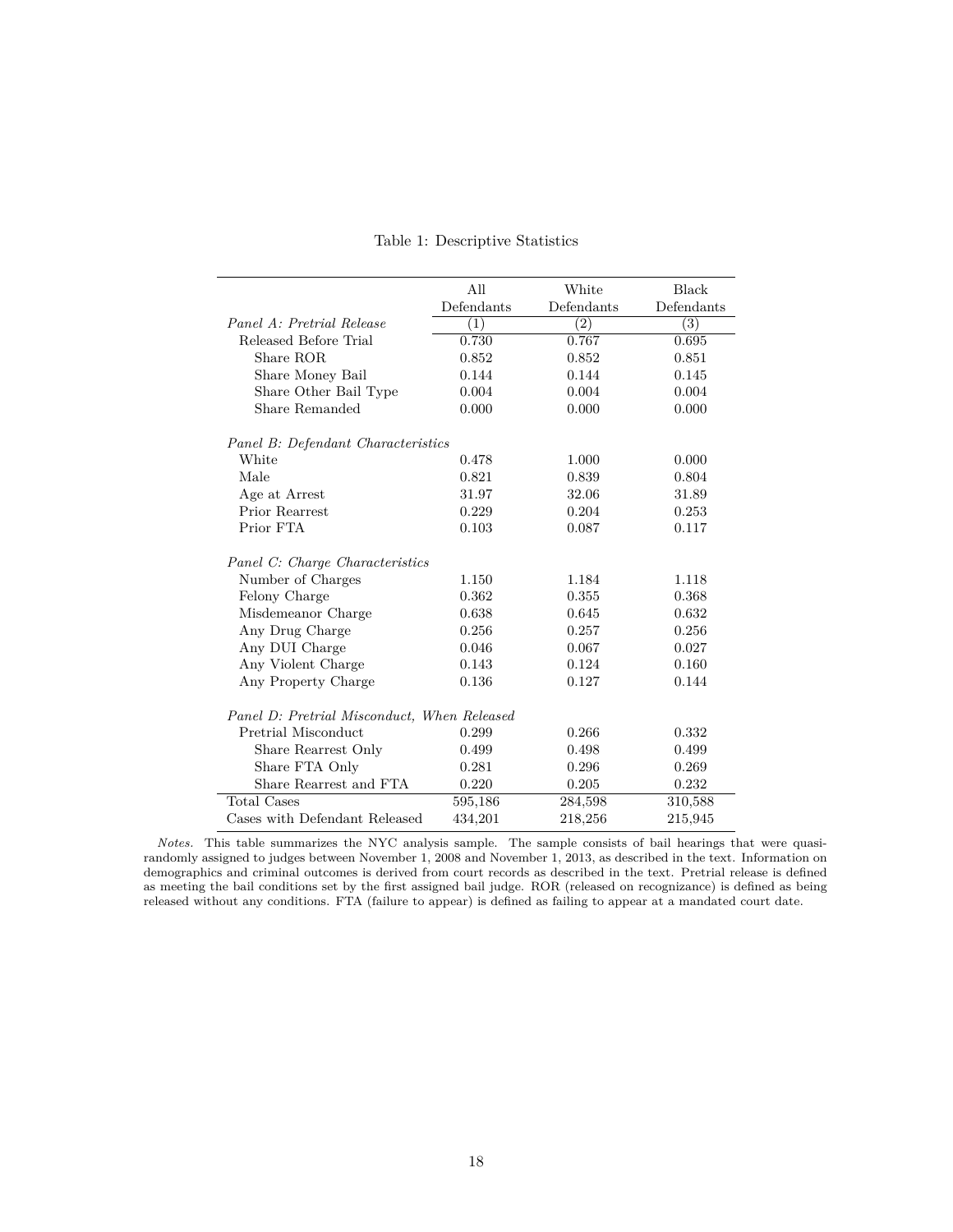<span id="page-20-0"></span>

|                                                  | Linear           | Quadratic        | Local Linear     |  |
|--------------------------------------------------|------------------|------------------|------------------|--|
|                                                  | Extrapolation    | Extrapolation    | Extrapolation    |  |
| Panel A: Mean Misconduct Risk                    | $\left(1\right)$ | (2)              | 3)               |  |
| White Defendants                                 | 0.338            | 0.319            | 0.346            |  |
|                                                  | (0.007)          | (0.022)          | (0.016)          |  |
| <b>Black Defendants</b>                          | 0.400            | 0.394            | 0.436            |  |
|                                                  | (0.006)          | (0.020)          | (0.016)          |  |
| Panel B: Misconduct/Recommendation Second Moment |                  |                  |                  |  |
| White Defendants                                 | 0.207<br>(0.006) | 0.215<br>(0.019) | 0.226<br>(0.012) |  |
| <b>Black Defendants</b>                          | 0.202            | 0.160            | 0.213            |  |
|                                                  | (0.006)          | (0.016)          | (0.017)          |  |
| Panel C: Algorithmic Discrimination              |                  |                  |                  |  |
| Release Rate Disparity                           | 0.086            | 0.080            | 0.079            |  |
|                                                  | (0.003)          | (0.011)          | (0.007)          |  |

#### Table 2: Parameter and Discrimination Estimates

*Notes.* Panels A and B of this table summarize estimates of race-specific mean risk and second moments of misconduct potential and the algorithmic release recommendation from different extrapolations of the variation in Figures [1](#page-16-0) and [2.](#page-17-0) Panel C reports corresponding estimates of algorithmic discrimination, as defined in the text. Column 1 uses a linear extrapolation of the variation, while column 2 uses a quadratic extrapolation and column 3 uses a local linear extrapolation with a Gaussian kernel and a rule-of-thumb bandwidth. Robust standard errors, two-way clustered at the individual and judge level, are obtained by a bootstrapping procedure and appear in parentheses.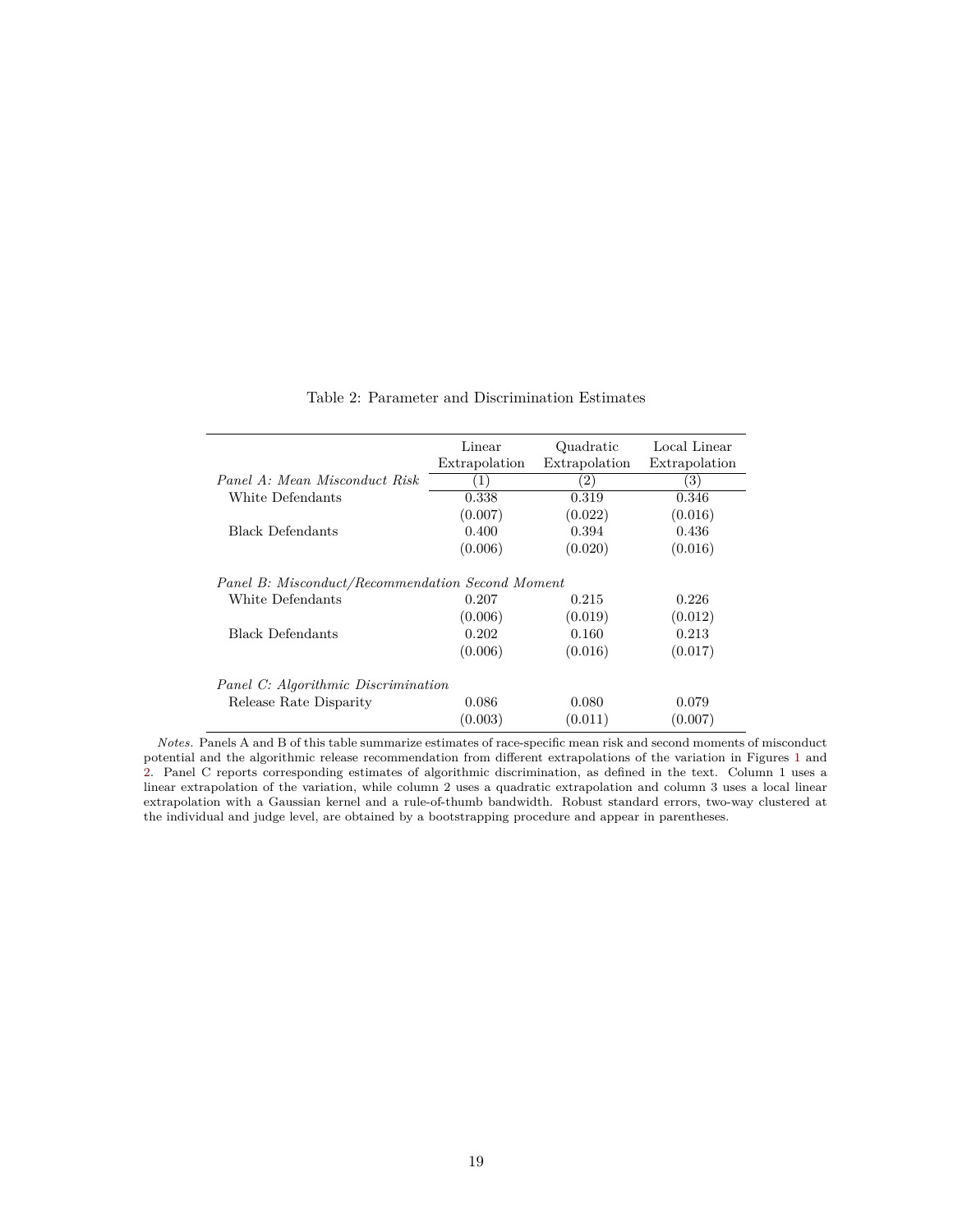# **A Appendix Figures and Tables**

<span id="page-21-0"></span>

Appendix Figure A1: Algorithmic Predictions of Pretrial Misconduct Risk

*Notes.* This figure plots true pretrial misconduct risk against the risk predictions of our baseline gradient-boosted decision tree algorithm among the set of released defendants in our sample. True risk is computed within 1,000 equalsized bins of predicted risk. The curve of best fit comes from a local linear regression with a Gaussian kernel and rule-of-thumb bandwidth.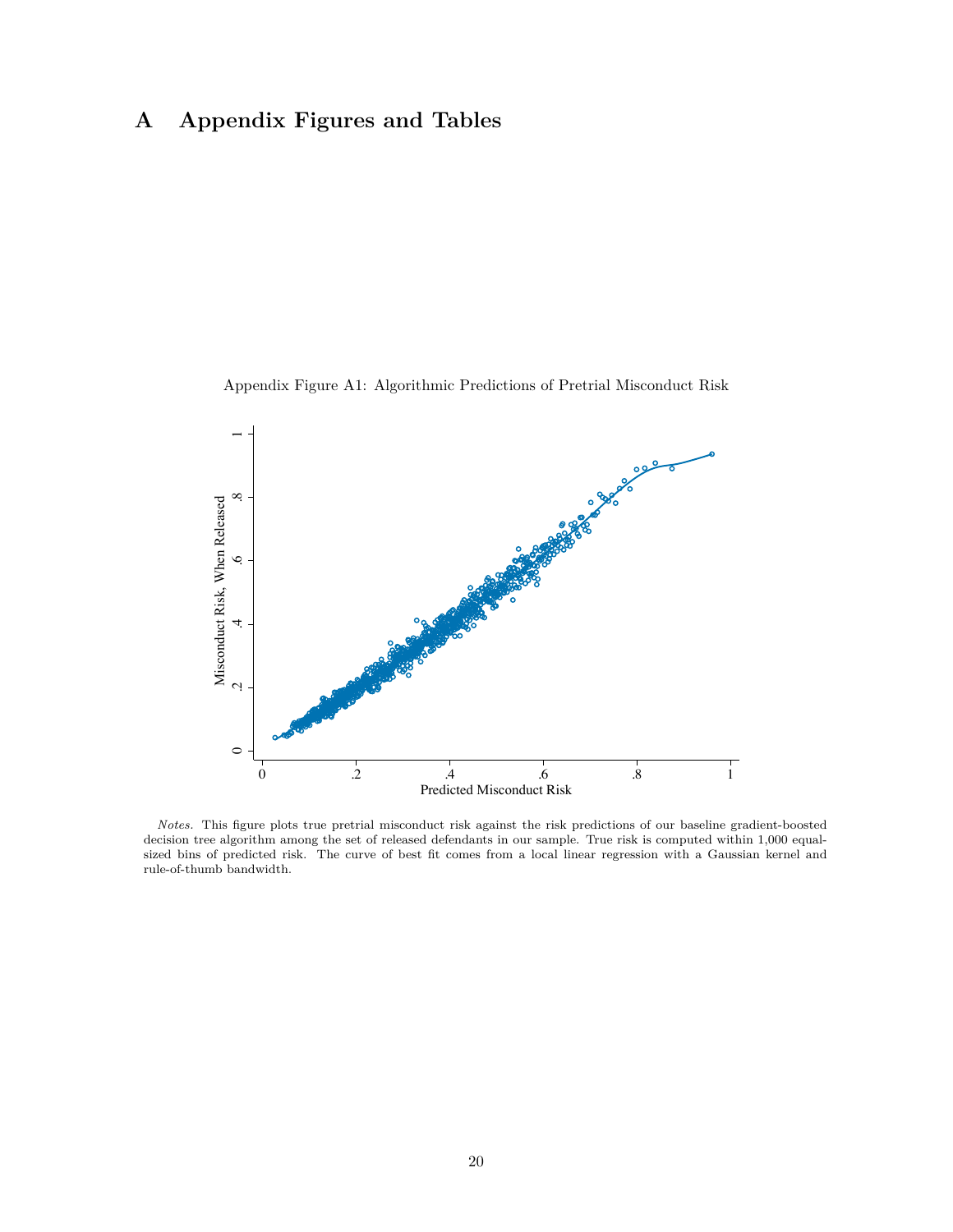

<span id="page-22-0"></span>Appendix Figure A2: Covariance of Pretrial Misconduct and Algorithmic Release Recommendations

*Notes.* This figure plots the range of race-specific covariance between pretrial misconduct potential and algorithmic release recommendations for different average release rates. Algorithmic recommendations are from our baseline gradient-boosted decision tree model. Covariances are computed by using local linear estimates of the race-specific first and second moments. Dashed lines indicate pointwise 95 percent confidence intervals, computed by the bootstrapping procedure described in the text.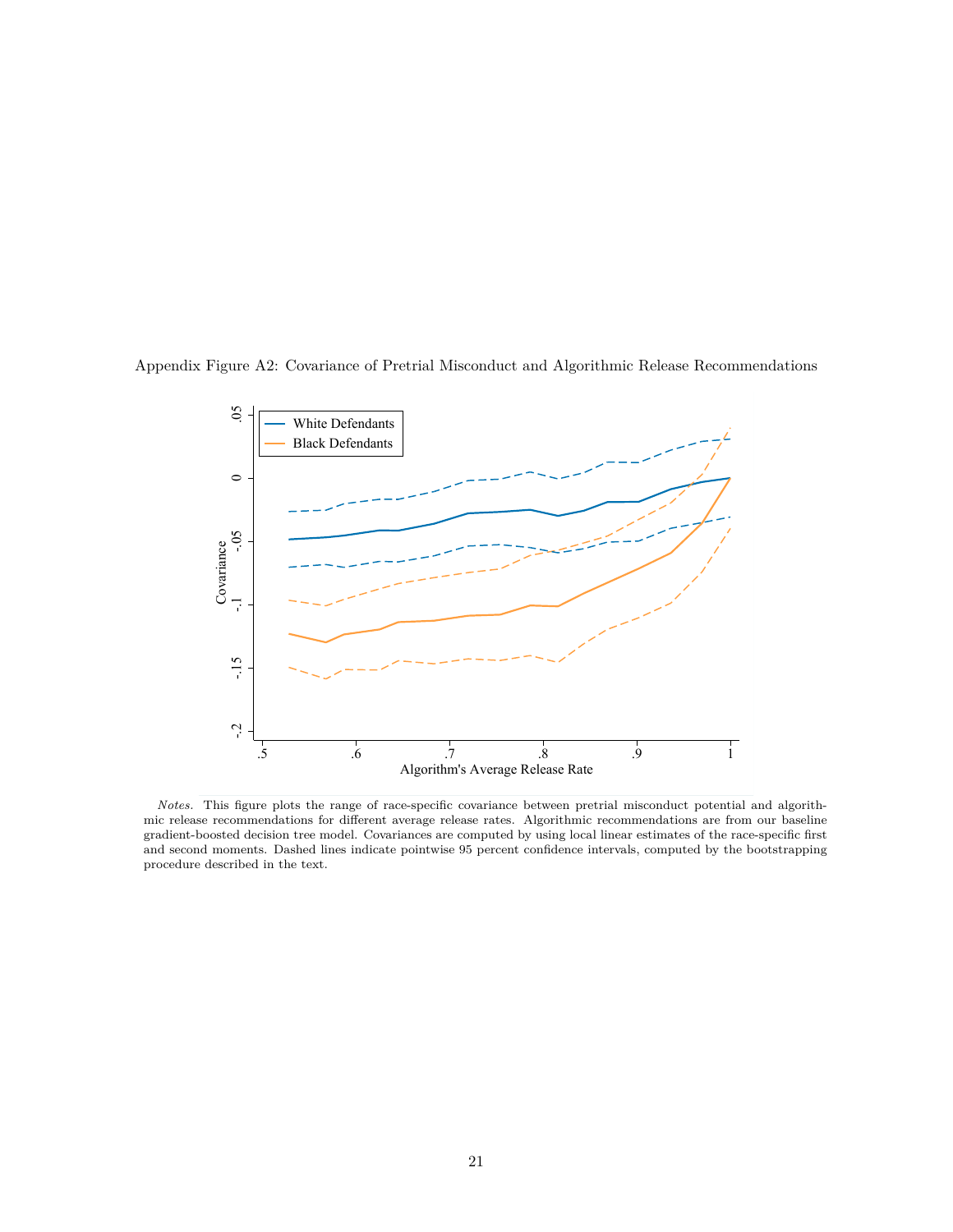<span id="page-23-0"></span>



*Notes.* This figure plots race-specific release rates for the 268 judges in our sample against the uncentered second moments of pretrial misconduct and algorithmic recommendations among the set of released defendants. Algorithmic recommendations are from the regresison model described in the text with a risk threshold calibrated to equalize the average recommended release rate with the average release rate in NYC. All estimates adjust for court-by-time fixed effects. The figure also plots race-specific linear, quadratic, and local linear curves of best fit, obtained from judge-level regressions that inverse-weight by the variance of the estimated misconduct rate among released defendants. The local linear regressions use a Gaussian kernel with a race-specific rule-of-thumb bandwidth.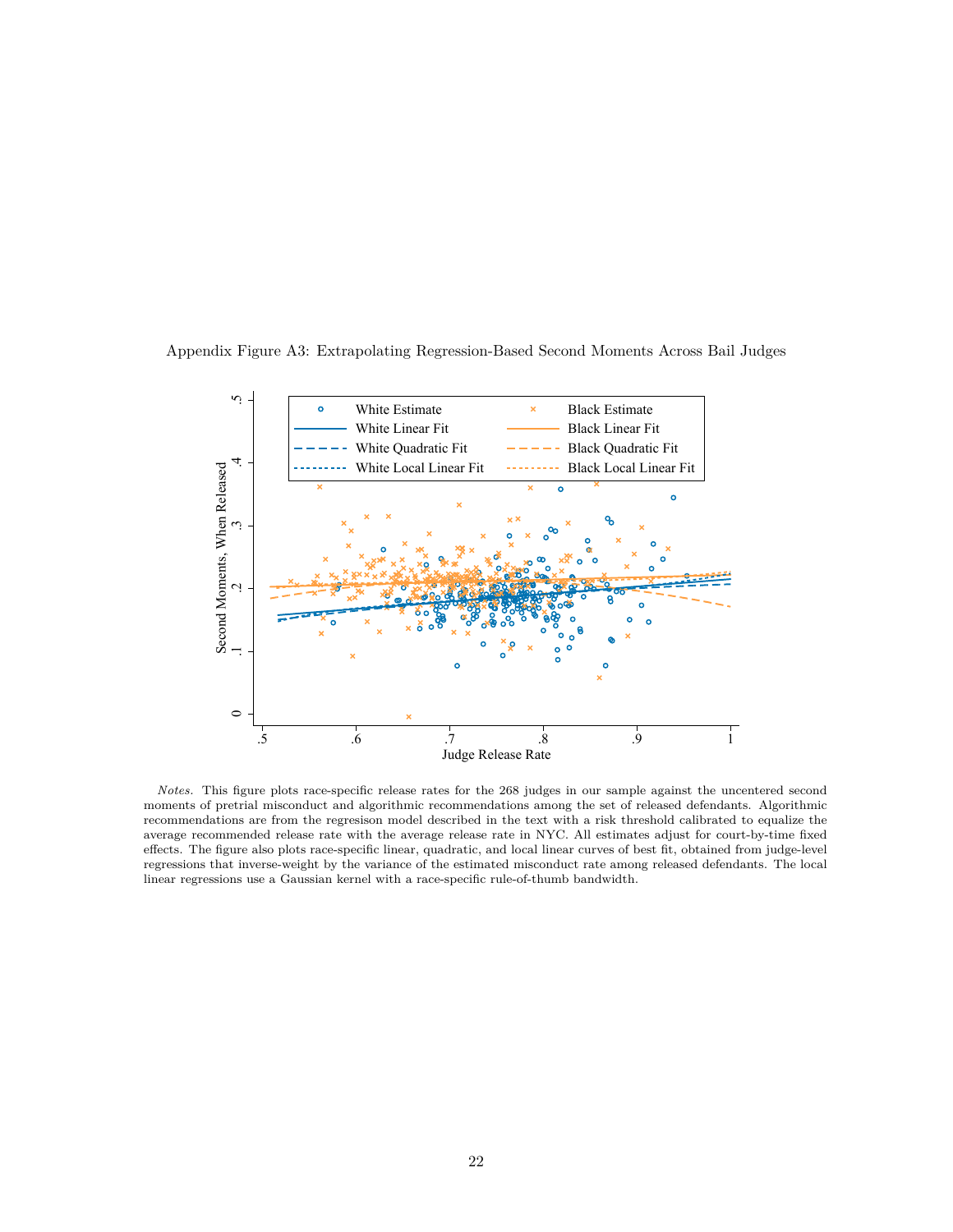<span id="page-24-0"></span>



*Notes.* This figure plots the range of unadjusted racial disparities in algorithmic release rate recommendations, for different average release rates, along with the range of disparities due to racial discrimination. Algorithmic recommendations are from the regression model described in the text. Disparities from discrimination are computed as described in the text, using local linear estimates of the race-specific first and second moments. Dashed lines indicate pointwise 95 percent confidence intervals, computed by the bootstrapping procedure described in the text.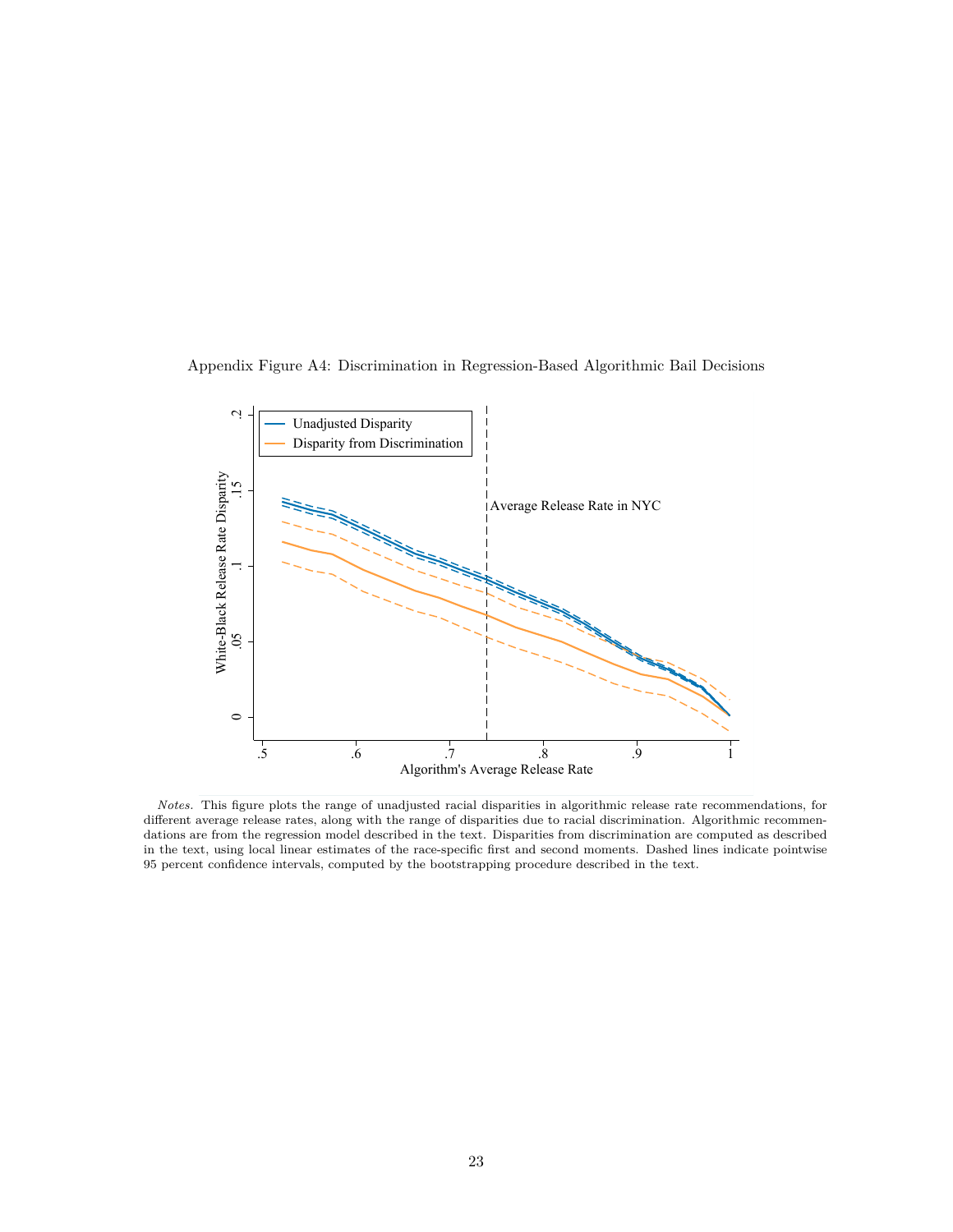<span id="page-25-0"></span>

Appendix Figure A5: Quantifying the Bias from Selective Labels

*Notes.* This figure plots our main discrimination estimates against a potentially biased measure of discrimination that is estimated on the subsample of defendants released before trial. Algorithmic recommendations are from our baseline gradient-boosted decision tree model. Disparities from discrimination are computed as described in the text, using local linear estimates of the race-specific first and second moments. Dashed lines indicate pointwise 95 percent confidence intervals, computed by the bootstrapping procedure described in the text.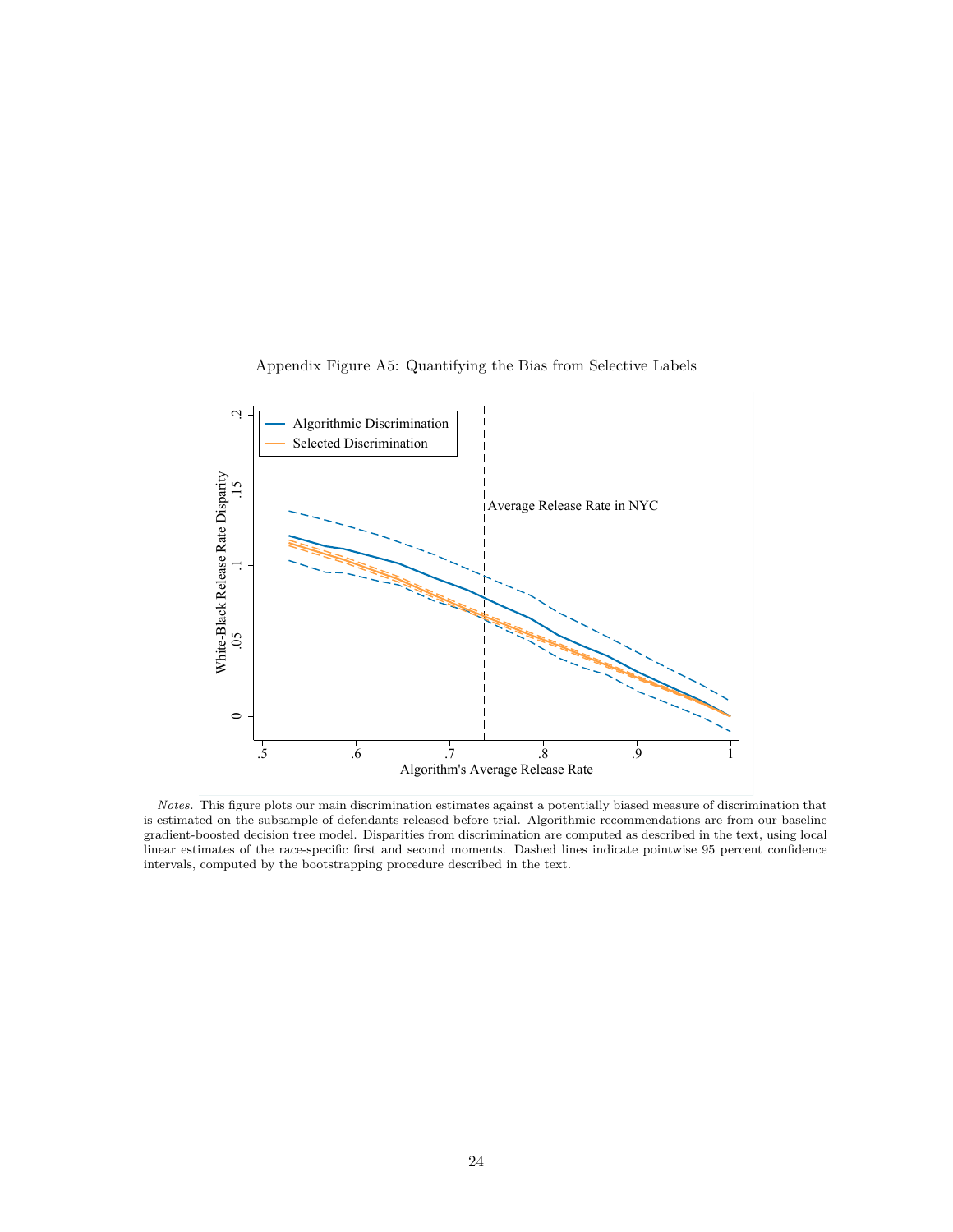<span id="page-26-0"></span>

Appendix Figure A6: Decomposition of Algorithmic Discrmination

*Notes.* This figure plots the range of racial disparities in true and false negative rates, for different average release rates, which make up the disparities due to racial discrimination. Algorithmic recommendations are from our baseline gradient-boosted decision tree model. Disparities are computed as described in the text, using local linear estimates of the race-specific first and second moments. Dashed lines indicate pointwise 95 percent confidence intervals, computed by the bootstrapping procedure described in the text.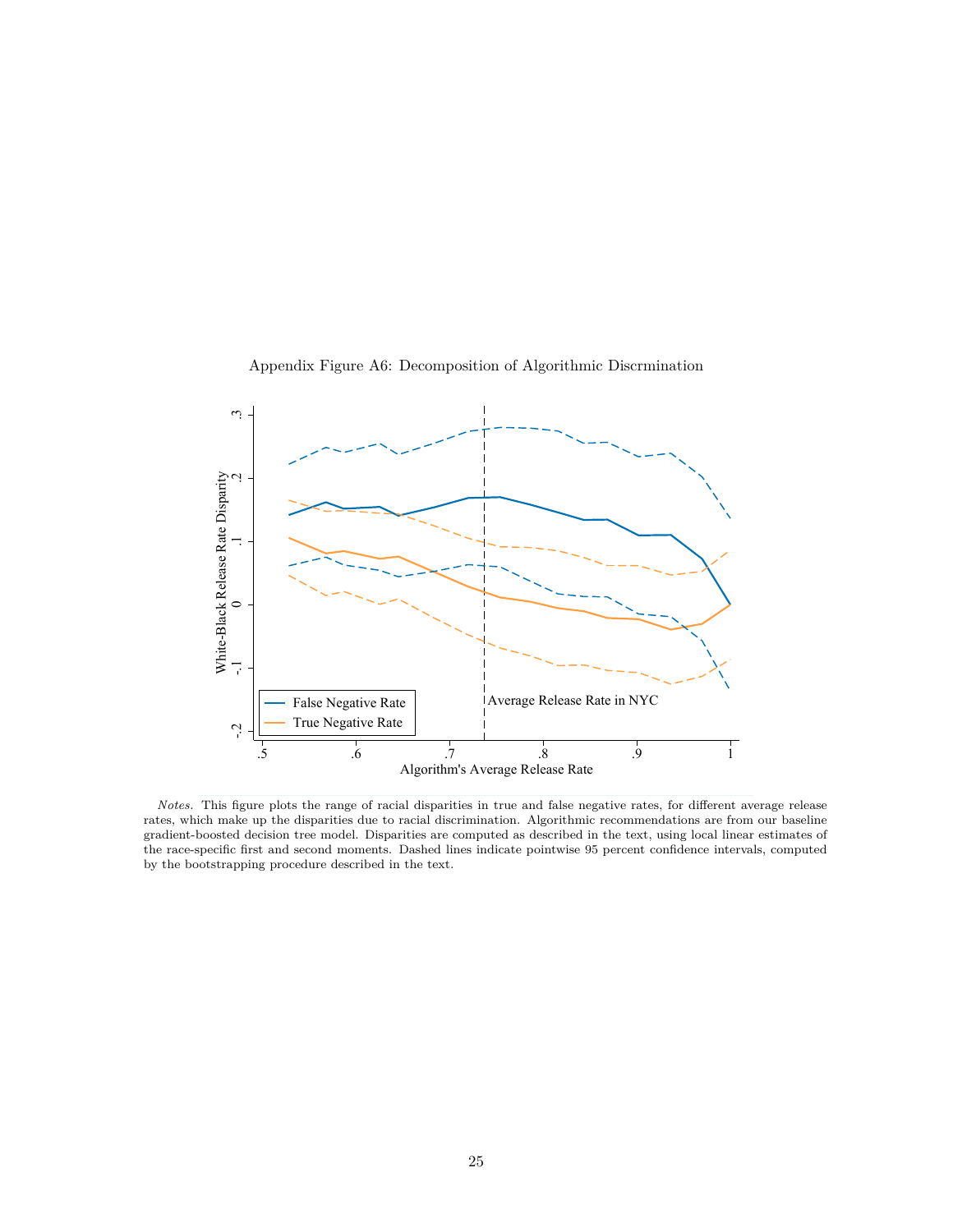

<span id="page-27-0"></span>Appendix Figure A7: Measuring Discrimination by Sufficiency of Algorithmic Recommendations

*Notes.* This figure plots the range of racial disparities in average positive and negative predictive values, or the sufficiency of algorithmic release rate recommendations, for different average release rates. Algorithmic recommendations are from our baseline gradient-boosted decision tree model. Disparities are computed as described in the text, using local linear estimates of the race-specific first and second moments. Dashed lines indicate pointwise 95 percent confidence intervals, computed by the bootstrapping procedure described in the text.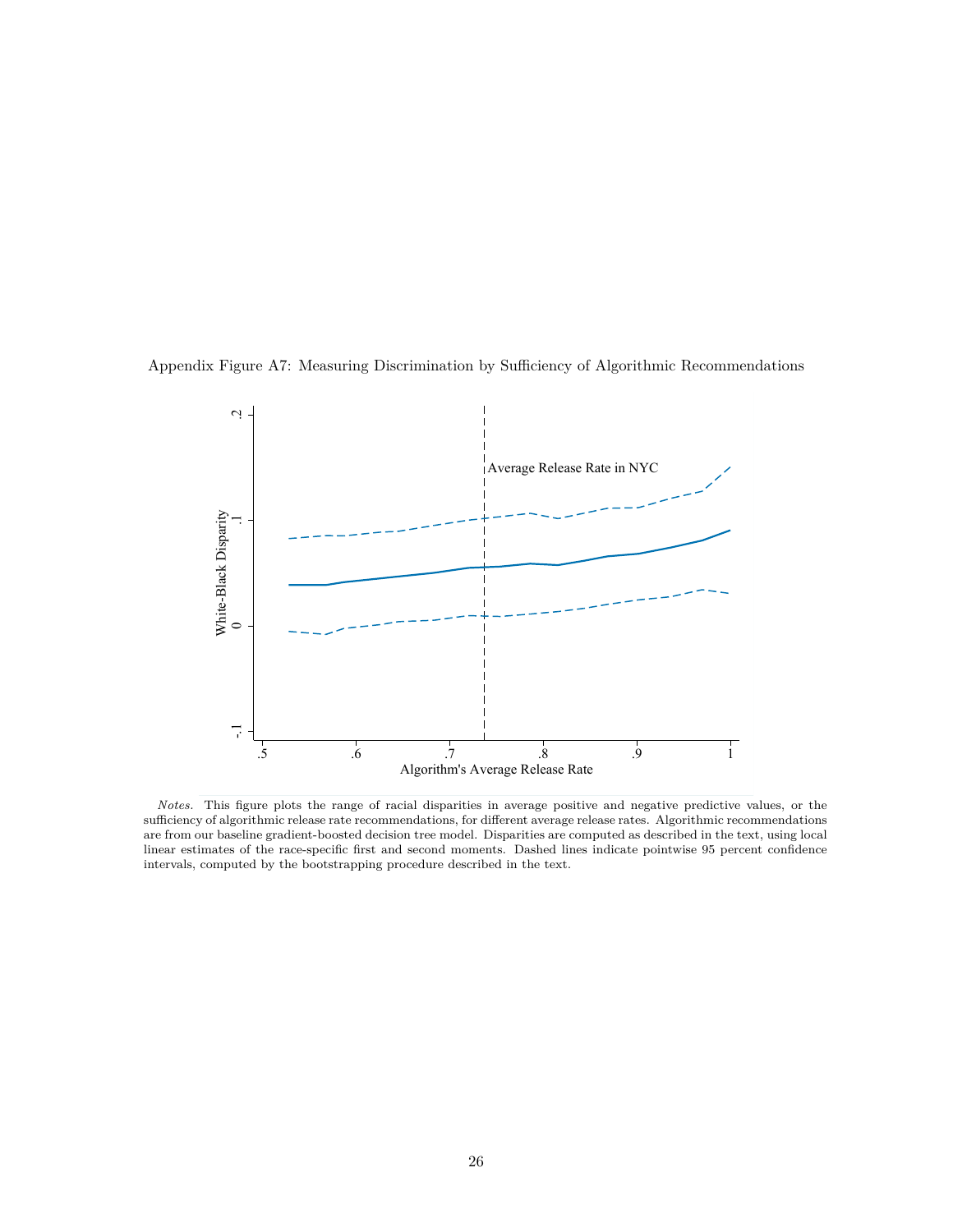<span id="page-28-0"></span>

|                                    |                   | All Defendants   |                  | White Defendants |                  | <b>Black Defendants</b> |
|------------------------------------|-------------------|------------------|------------------|------------------|------------------|-------------------------|
|                                    | Full              | Estimation       | Full             | Estimation       | Full             | Estimation              |
|                                    | Sample            | Sample           | Sample           | Sample           | Sample           | Sample                  |
| Panel A: Pretrial Release          | $\left( 1\right)$ | $\overline{(2)}$ | $\overline{(3)}$ | (4)              | $\overline{(5)}$ | (6)                     |
| Released Before Trial              | 0.852             | 0.730            | 0.872            | 0.767            | 0.832            | 0.695                   |
| Share ROR                          | 0.601             | 0.852            | 0.616            | 0.852            | 0.586            | 0.851                   |
| Share Disposed                     | 0.301             | 0.000            | 0.274            | 0.000            | 0.327            | 0.000                   |
| Share Adjourned                    | 0.191             | 0.000            | 0.199            | 0.000            | 0.183            | 0.000                   |
| Share Money Bail                   | 0.068             | 0.144            | 0.070            | 0.144            | 0.066            | 0.145                   |
| Share Other Bail Type              | 0.332             | 0.004            | 0.314            | 0.004            | 0.348            | 0.004                   |
| Share Remanded                     | 0.000             | 0.000            | 0.000            | 0.000            | 0.000            | 0.000                   |
| Panel B: Defendant Characteristics |                   |                  |                  |                  |                  |                         |
| White                              | 0.483             | 0.478            | 1.000            | 1.000            | 0.000            | 0.000                   |
| Male                               | 0.822             | 0.821            | 0.831            | 0.839            | 0.813            | 0.804                   |
| Age at Arrest                      | 31.819            | 31.969           | 31.540           | 32.055           | 32.080           | 31.890                  |
| Prior Rearrest                     | 0.192             | 0.229            | 0.168            | 0.204            | 0.214            | 0.253                   |
| Prior FTA                          | 0.085             | 0.103            | 0.071            | 0.087            | 0.099            | 0.117                   |
| Panel C: Charge Characteristics    |                   |                  |                  |                  |                  |                         |
| Number of Charges                  | 1.094             | 1.150            | 1.111            | 1.184            | 1.078            | 1.118                   |
| Felony Charge                      | 0.184             | 0.362            | 0.181            | 0.355            | 0.188            | 0.368                   |
| Misdemeanor Charge                 | 0.816             | 0.638            | 0.819            | 0.645            | 0.812            | 0.632                   |
| Any Drug Charge                    | 0.347             | 0.256            | 0.342            | 0.257            | 0.352            | 0.256                   |
| Any DUI Charge                     | 0.031             | 0.046            | 0.046            | 0.067            | 0.017            | 0.027                   |
| Any Violent Charge                 | 0.072             | 0.143            | 0.062            | 0.124            | 0.081            | 0.160                   |
| Any Property Charge                | 0.217             | 0.136            | 0.209            | 0.127            | 0.226            | 0.144                   |
| Cases                              | 1,358,278         | 595,186          | 656,711          | 284,598          | 701,567          | 310,588                 |

Appendix Table A1: Descriptive Statistics by Sample

*Notes.* This table summarizes the difference between the NYC analysis sample and the full sample of NYC arraignments. The full sample consists of all bail hearings between November 1, 2008 and November 1, 2013. The analysis sample consists of bail hearings that were quasi-randomly assigned to judges between November 1, 2008 and November 1, 2013, as described in the text. Information on demographics and criminal outcomes is derived from court records as described in the text. Pretrial release is defined as meeting the bail conditions set by the first assigned bail judge. ROR (released on Recognizance) is defined as being released without any conditions. FTA (failure to appear) is defined as failing to appear at a mandated court date.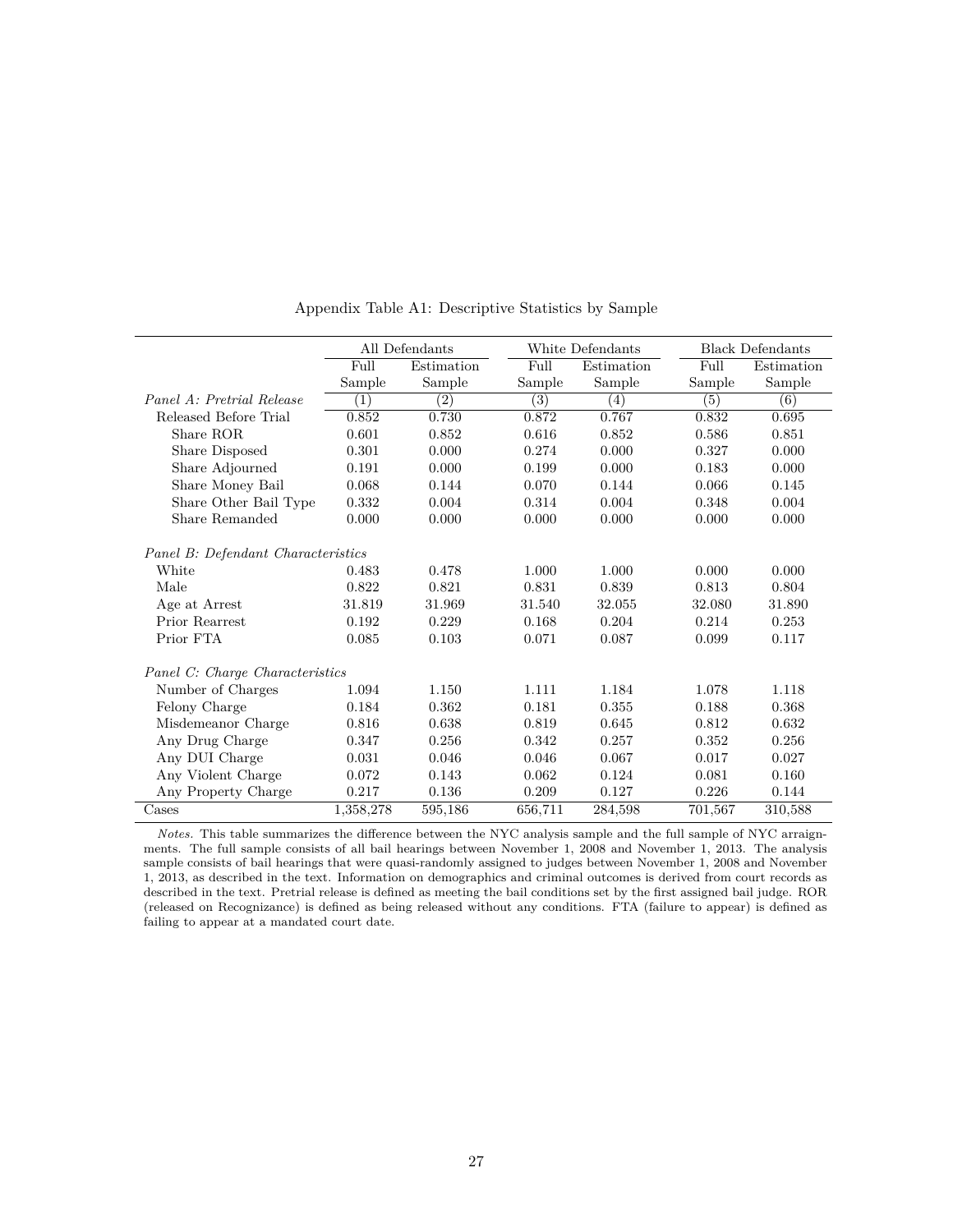<span id="page-29-0"></span>

| All        | White      | Black      |
|------------|------------|------------|
| Defendants | Defendants | Defendants |
| , 1+       | 2)         | 3)         |
| 0.00007    | 0.00003    | 0.00012    |
| (0.00012)  | (0.00013)  | (0.00014)  |
| Yes        | Yes        | Yes        |
| 0.416      | 0.409      | 0.424      |
| 1,425,652  | 726,284    | 697,597    |
|            |            |            |

Appendix Table A2: Judge Leniency and Sample Attrition

*Notes.* This table reports OLS estimates of regressions of judge leniency on an indicator for leaving the sample due to case adjournment or case disposal and court-by-time fixed effects. The regressions are estimated on the sample of all arraignments made in NYC between November 1, 2008 and November 1, 2013. Judge leniency is estimated using data from other cases assigned to a given bail judge. Robust standard errors, two-way clustered at the individual and the judge level, are reported in parentheses.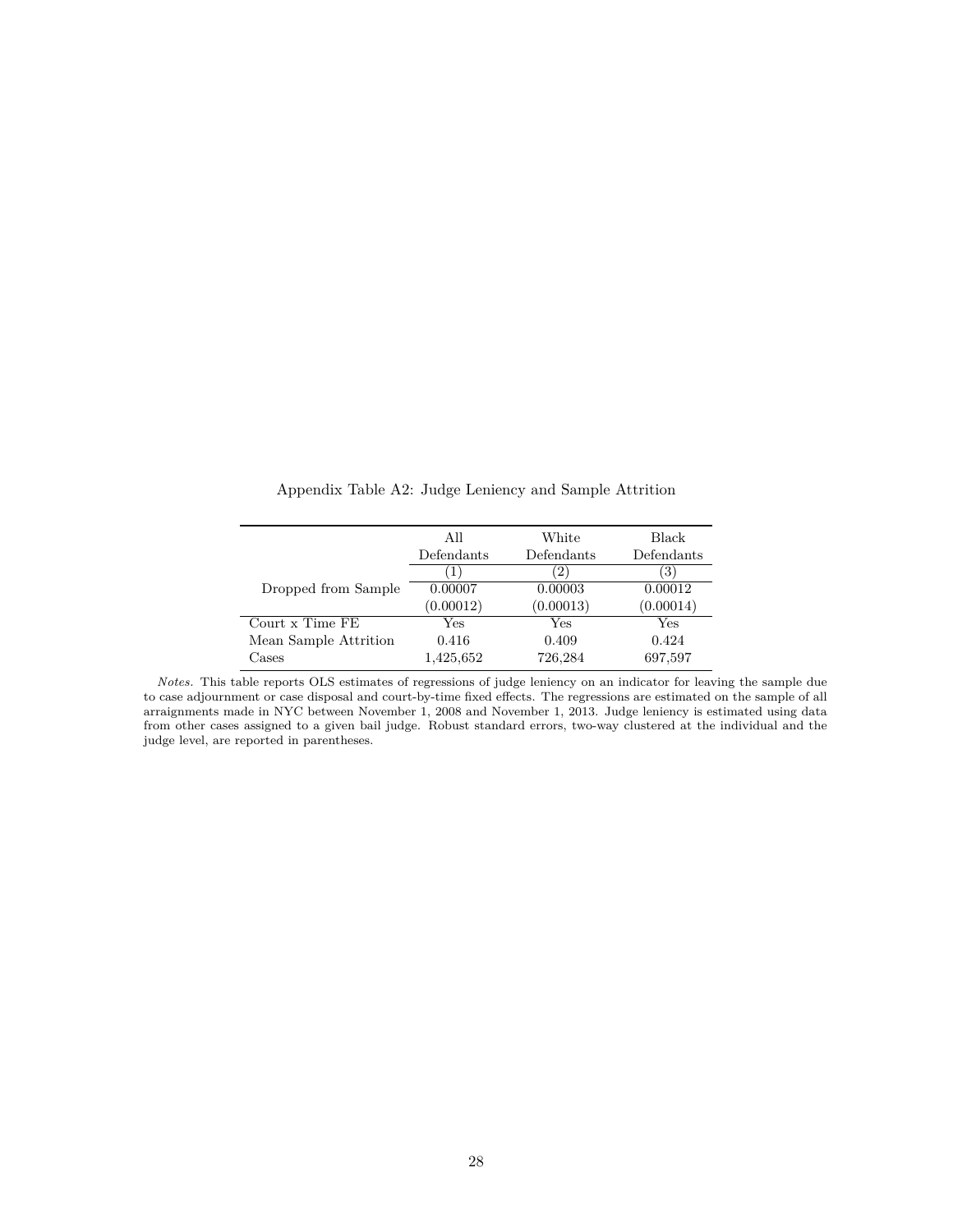<span id="page-30-0"></span>

|                     | All        | White            | <b>Black</b>     |
|---------------------|------------|------------------|------------------|
|                     | Defendants | Defendants       | Defendants       |
|                     | (1)        | $\overline{(2)}$ | $\overline{(3)}$ |
| White               | 0.00013    |                  |                  |
|                     | (0.00009)  |                  |                  |
| Male                | 0.00003    | 0.00003          | 0.00004          |
|                     | (0.00014)  | (0.00019)        | (0.00018)        |
| Age at Arrest       | $-0.00011$ | $-0.00015$       | $-0.00008$       |
|                     | (0.00004)  | (0.00006)        | (0.00005)        |
| Prior Rearrest      | $-0.00021$ | 0.00006          | $-0.00042$       |
|                     | (0.00011)  | (0.00018)        | (0.00015)        |
| Prior FTA           | 0.00016    | $-0.00011$       | 0.00036          |
|                     | (0.00016)  | (0.00024)        | (0.00023)        |
| Number of Charges   | $-0.00001$ | $-0.00001$       | $-0.00001$       |
|                     | (0.00001)  | (0.00001)        | (0.00003)        |
| Felony Charge       | 0.00025    | 0.00011          | 0.00039          |
|                     | (0.00020)  | (0.00023)        | (0.00025)        |
| Any Drug Charge     | $-0.00022$ | $-0.00017$       | $-0.00027$       |
|                     | (0.00016)  | (0.00021)        | (0.00018)        |
| Any DUI Charge      | 0.00045    | 0.00051          | 0.00008          |
|                     | (0.00027)  | (0.00032)        | (0.00045)        |
| Any Violent Charge  | $-0.00008$ | $-0.00023$       | 0.00001          |
|                     | (0.00023)  | (0.00033)        | (0.00025)        |
| Any Property Charge | $-0.00033$ | $-0.00028$       | $-0.00036$       |
|                     | (0.00018)  | (0.00019)        | (0.00027)        |
| Joint p-value       | [0.10689]  | [0.29792]        | [0.10136]        |
| Court x Time FE     | Yes        | Yes              | Yes              |
| Cases               | 595,186    | 284,598          | 310,588          |

Appendix Table A3: Tests of Quasi-Random Judge Assignment

*Notes.* This table reports OLS estimates of regressions of judge leniency on defendant characteristics. The regressions are estimated on the sample described in Table [1.](#page-19-0) Judge leniency is estimated using data from other cases assigned to a given bail judge. All regressions control for court-by-time fixed effects. The p-values reported at the bottom of each column are from F-tests of the joint significance of the variables listed in the rows. Robust standard errors, two-way clustered at the individual and the judge level, are reported in parentheses.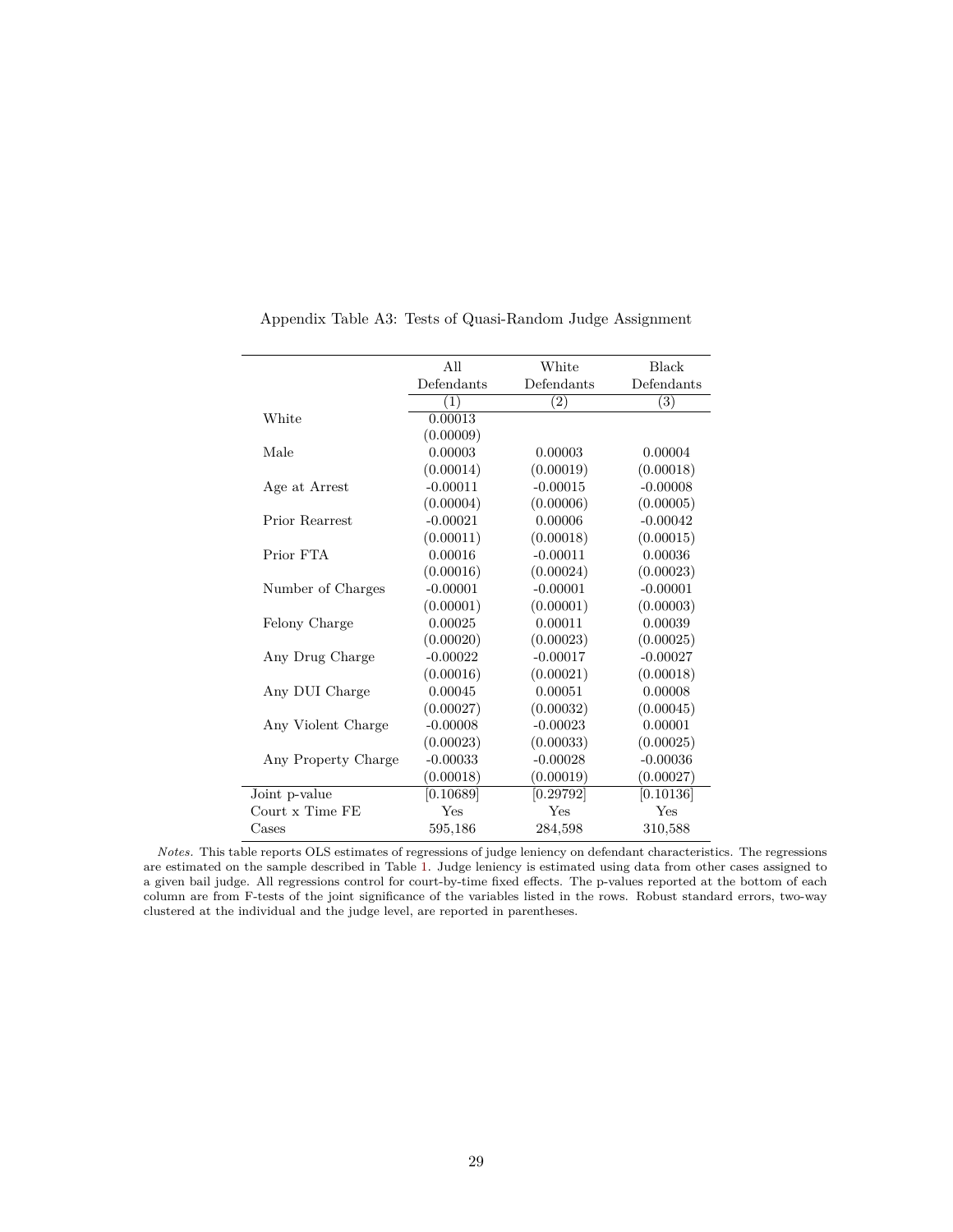|                   | All              | White      | Black      |
|-------------------|------------------|------------|------------|
|                   | Defendants       | Defendants | Defendants |
|                   | $\left(1\right)$ | $^{2)}$    | 3)         |
| Judge Leniency    | 0.960            | 0.788      | 1.104      |
|                   | (0.025)          | (0.029)    | (0.033)    |
| Court x Time FE   | Yes              | Yes        | Yes        |
| Mean Release Rate | 0.730            | 0.767      | 0.695      |
| Cases             | 595,186          | 284,598    | 310,588    |

<span id="page-31-0"></span>Appendix Table A4: First Stage Effects of Judge Leniency

*Notes.* This table reports OLS estimates of regressions of an indicator for pretrial release on judge leniency. The regressions are estimated on the sample described in Table [1.](#page-19-0) Judge leniency is estimated using data from other cases assigned to a bail judge. All regressions control for court-by-time fixed effects. Robust standard errors, two-way clustered at the individual and the judge level, are reported in parentheses.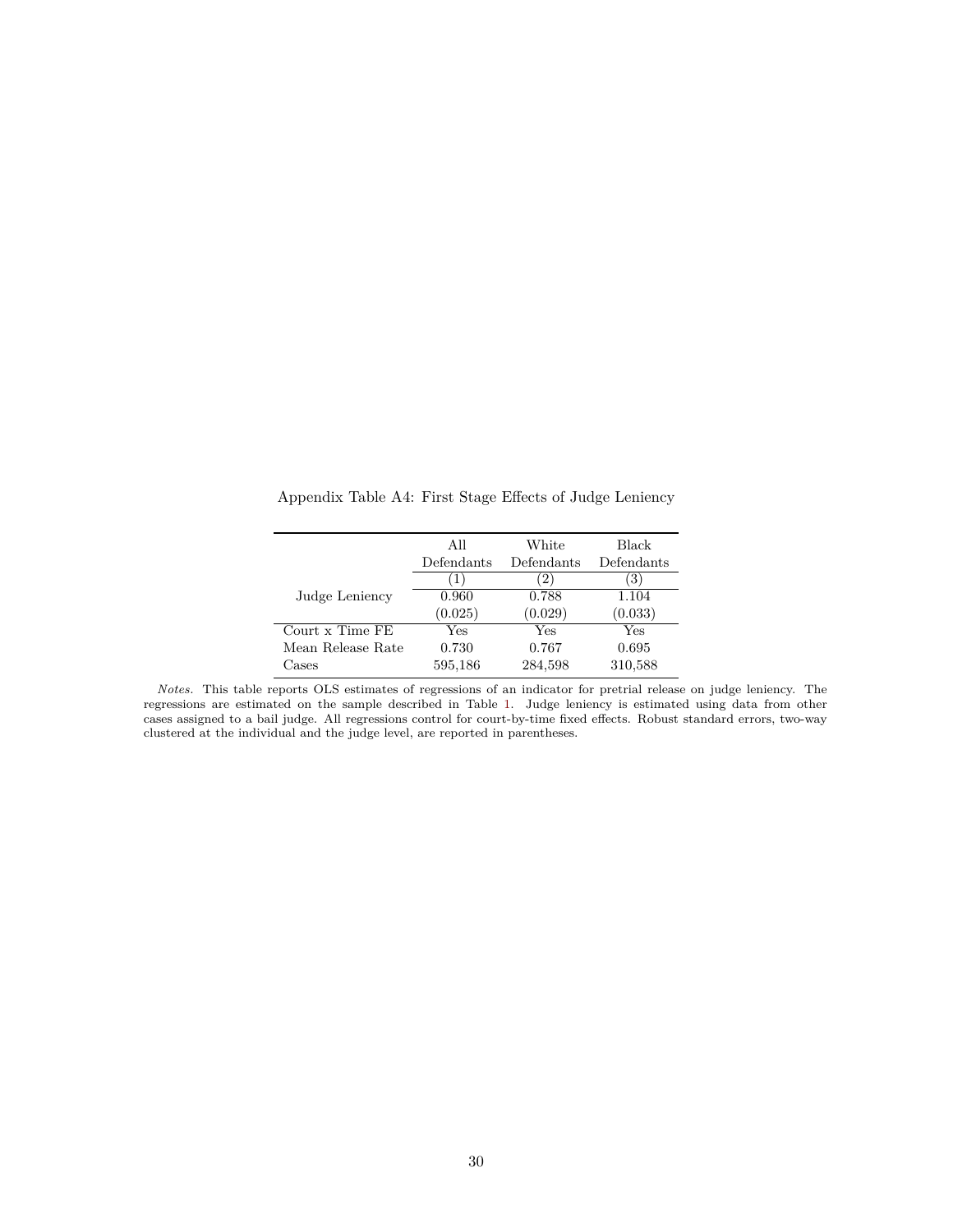### **B Econometric Appendix**

#### <span id="page-32-0"></span>**B.1 Algorithm Estimation Details**

This appendix details our baseline algorithmic predictions of pretrial misconduct risk. We use a gradient boosted decision tree model, based on the model [Kleinberg et al.](#page-15-3) [\(2018\)](#page-15-3) develop for the NYC pretrial system. We use the same feature set  $X_i$ , which includes a total of 38 variables summarizing prior criminal history, charge characteristics, and demographic variables such as the age of the defendant. The outcome variable  $Y_i$  is an indicator for pretrial misconduct, defined as either a failure to appear or being arrested for a new crime.

Gradient boosting is an ensemble method that aggregates a number of "weak learners" in an iterative fashion. Here, the weak learners are decision trees, which divide the data through a sequence of binary splits based on the feature set. The algorithm averages multiple decision trees built sequentially on the data, with subsequent iterations up-weighting the observations predicted most poorly by the preceding sequence of trees. The complexity of the gradient boosting algorithm depends on the "depth" of each tree and a "shrinkage" parameter which governs how trees are averaged together.

Following [Kleinberg et al.](#page-15-3) [\(2018\)](#page-15-3), we choose the model hyperparameters by k-fold cross-validation with five folds. We first select a random 80 percent sample of released defendants, which we take as the training dataset. Applying the cross-validation procedure to this dataset yields an optimal tree depth of 4 and shrinkage parameter of 0.05. We then use the full training set and the remaining 20 percent of released defendants (the test dataset) to fit the gradient boosted decision tree model with these hyperparameters. Finally, we apply the model to the full sample (including defendants detained before trial) to compute risk predictions  $p(X_i)$ . We use the complete sample to estimate algorithmic discrimination for consistency with [Arnold, Dobbie and Hull](#page-14-3) [\(2020\)](#page-14-3) and to maximize precision.

#### <span id="page-32-1"></span>**B.2 Alternative Regression-Based Risk Predictions**

This appendix measures algorithmic discrimination in a simpler regression-based prediction of pretrial misconduct risk, inspired by the Laura and John Arnold Foundation Public Safety Assessment tool (LJAF PSA). The LJAF PSA is used in a number of states and cities to assist bail judges in making pretrial release decisions. LJAF PSA scores are based on nine defendant and case observables: the defendant's age; an indicator for a violent crime charge; an indicator for a pending charge at the time of offense; indicators for a prior misdemeanor, felony, or violent crime conviction; the number of previous failures to appear over the last two years; an indicator for a failure to appear more than two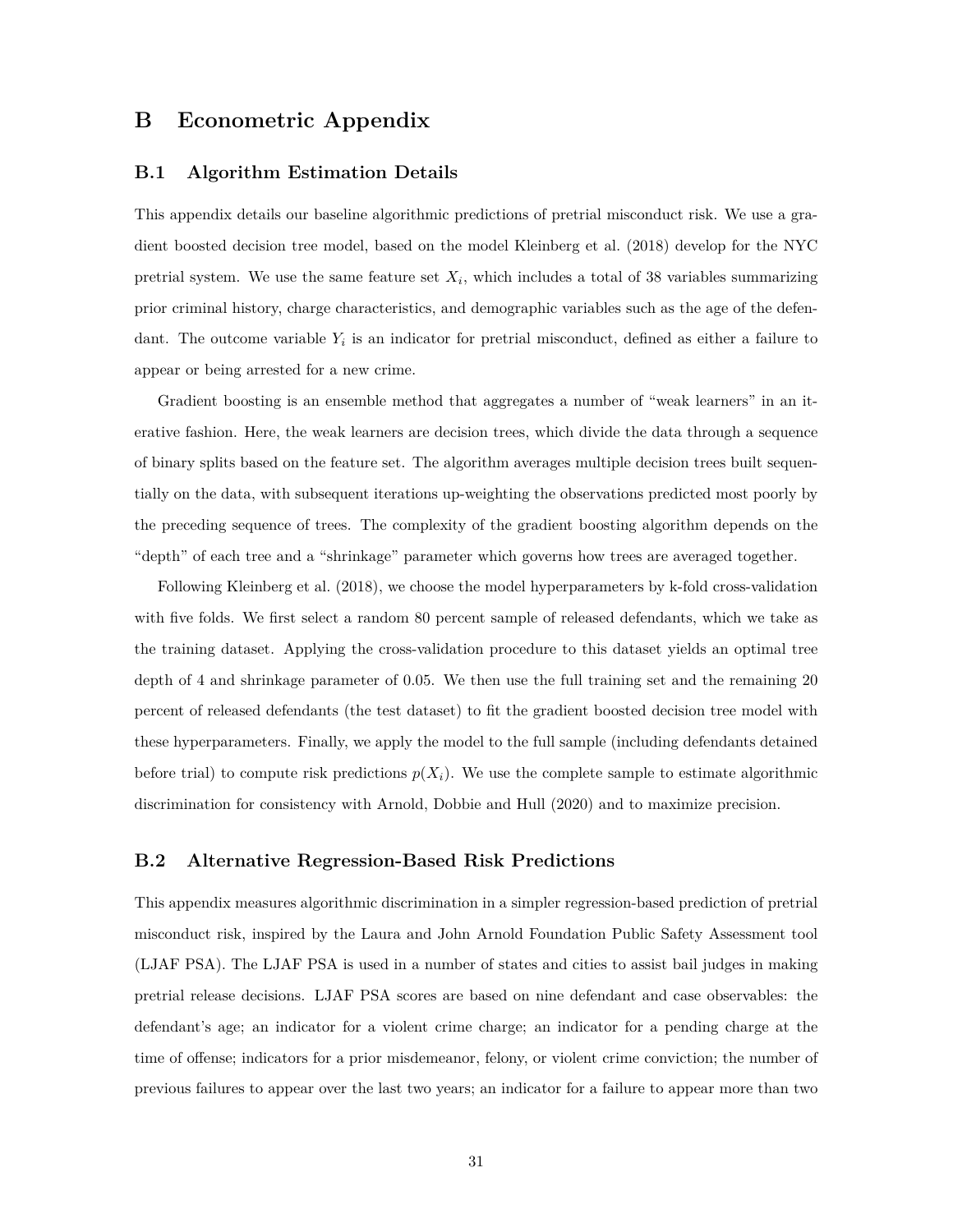years ago; and an indicator for prior incarceration.

We construct ordinary least squares risk predictions  $\hat{Y}_i$  by regressing, in the sample of released defendants, an indicator for pretrial misconduct (either a failure to appear or being rearrested for a new crime) on a set of observed characteristics based on the LJAF PSA inputs. For most characteristics, we are able to match the inputs exactly. We do not observe whether a defendant has a pending charge, however, so we exclude this input. We also do not observe prior incarceration, so we instead use an indicator for prior arrest. As with the main algorithmic predictions, we use these  $\hat{Y}_i$  and a range of risk thresholds  $\tau$  to form release recommendations  $T_i = \mathbf{1}[\hat{Y}_i \leq \tau]$  for all defendants in the sample.

Appendix Figure [A3](#page-23-0) shows our extrapolation-based estimation of the key race-specific second moments  $\rho_w$  and  $\rho_b$  when using the regression-based prediction of pretrial misconduct. Appendix Figure [A4](#page-24-0) plots the corresponding range of estimated measures of algorithmic discrimination for the regression-based prediction of pretrial misconduct. As with our baseline gradient boosted decision tree algorithm, the regression-based algorithmic recommendations yield similar second-moment estimates for white and Black defendants (of around 0.2) at the average release rate in NYC (73 percent). These estimates and the common mean risk estimates yield a 6.7 percentage point disparity in the recommended release rates of white and Black defendants with the same potential for pretrial misconduct. This discriminatory disparity is a large share (73.6 percent) of the unadjusted release rate disparity in algorithmic recommendations (9.1 percentage points), and a similar share as with our baseline gradient boosted decision tree algorithm. We again find algorithmic discrimination over a wide range of potential release rates, with the estimated ∆ statistically distinguishable from zero at all but the highest release rates.

#### <span id="page-33-0"></span>**B.3 Alternative Discrimination Measures**

This appendix shows how our estimates of race-specific parameters  $\{\mu_w, \mu_b, \rho_w, \rho_b\}$  can be used to construct alternative measures of algorithmic discrimination in the NYC pretrial setting. We first  $\epsilon$  restimate race-specific covariances of misconduct potential  $Y_i^*$  and algorithmic release recommendations *T*<sub>*i*</sub>. We then estimate racial disparities in true- and false-negative rates,  $\delta_r^T$  and  $\delta_r^F$ , which enter our average discrimination measure ∆. Racial equality in false-negative rates can be seen as satisfying what is known in the computer science literature as "equality of opportunity" [\(Hardt, Price and Srebro,](#page-14-6) [2016\)](#page-14-6), meaning that "qualified" white and Black defendants without pretrial misconduct potential are released at the same rate. We also show that our estimates can be used to detect departures from what is known in the computer science literature as "sufficiency" [\(Zafar et al.,](#page-15-2) [2017\)](#page-15-2), and what [Kleinberg,](#page-15-15)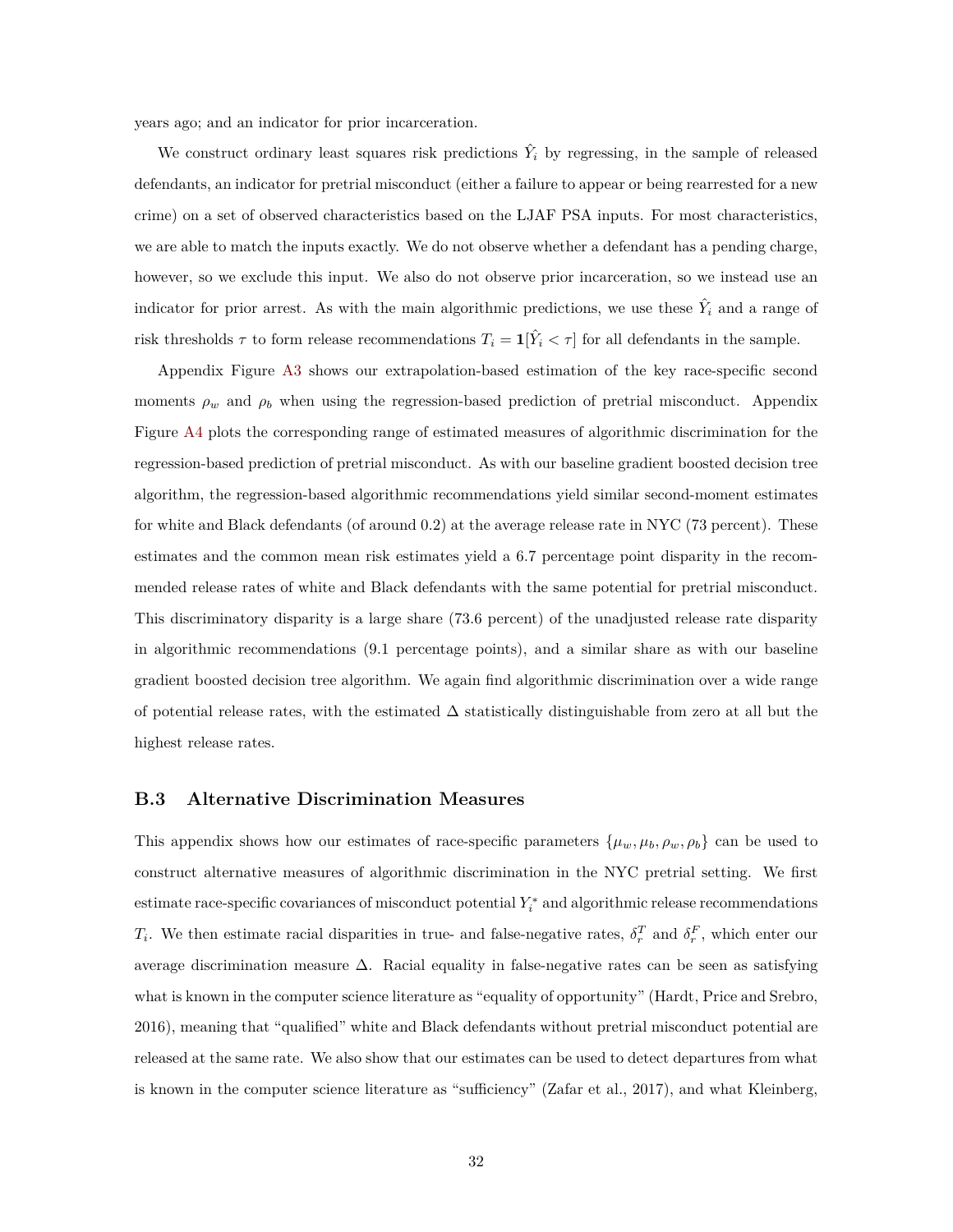[Mullainathan and Raghavan](#page-15-15) [\(2017\)](#page-15-15) refer to as "calibration," meaning the racial equality of positive and negative predictive values.

Appendix Figure [A2](#page-22-0) first plots our estimates of race-specific covariances of misconduct potential and algorithmic release recommendations across a range of release rates. These estimates are obtained by  $Cov(Y_i^*, T_i | R_i) = \rho_{R_i} - \mu_{R_i} \times E[T_i | R_i]$ . We tend to find a stronger (more negative) covariance for Black defendants than white defendants. This results from the fact that we estimate a the higher mean risk  $\mu_{R_i}$  for Black defendants than for white defendants, while we tend to obtain similar estimates of the second moment  $\rho_{R_i}$  and somewhat higher release rates  $E[T_i | R_i]$  for white defendants.

Appendix Figure [A6](#page-26-0) next plots our estimates of racial disparities in true- and false-negative rates. These estimates are obtained by the formulas for  $\delta_r^T$  and  $\delta_r^F$  in the main text. We find a disparity in false-negative rates that is large and roughly constant across different release rates, where white defendants with misconduct potential tend to be released at a higher rate than Black defendants with misconduct potential. In contrast, the racial disparity in true-negative rates (i.e., the release rate differential among defendants without misconduct potential) is only statistically significantly different from zero at low release rates. These results suggest that a measure of "inequality of opportunity" (that  $\delta_w^T - \delta_b^T \neq 0$ ) could fail to detect overall racial discrimination (that  $\Delta \neq 0$ ) in this setting.

Finally, Appendix Figure [A7](#page-27-0) plots estimates of algorithmic "insufficiency." Paralleling our main discrimination measure  $\Delta$ , we define insufficiency as:

$$
\Sigma = E[E[1 - Y_i^* \mid R_i = w, T_i] - E[1 - Y_i^* \mid R_i = b, T_i]]
$$

Here, the inner difference compares the non-misconduct rate for white and Black defendants, holding fixed the algorithmic recommendation  $T_i$ . The outer expectation averages this comparison over the recommendation distribution. A finding of  $\Sigma > 0$  indicates that white individuals tend to be less risky than Black defendants with identical algorithmic recommendations. As with  $\Delta$ , this measure can be decomposed as:

$$
\Sigma = (\sigma_w^R - \sigma_b^R)E[T_i] + (\sigma_w^D - \sigma_b^D)(1 - E[T_i])
$$

where  $\sigma_r^R = E[1 - Y_i^* \mid R_i = r, T_i = 1]$  is the non-misconduct rate among released individuals of race *r* and  $\sigma_r^D = E[1 - Y_i^* \mid R_i = r, T_i = 0]$  is the non-misconduct rate among detained individuals of race *r*. Here,  $\sigma_r^R$  can be interpreted as the negative predictive value of race *r* and  $1 - \sigma_r^D$  can be interpreted as the positive predictive value of race  $r$ , such that  $\Sigma$  captures racial disparities in these values. To